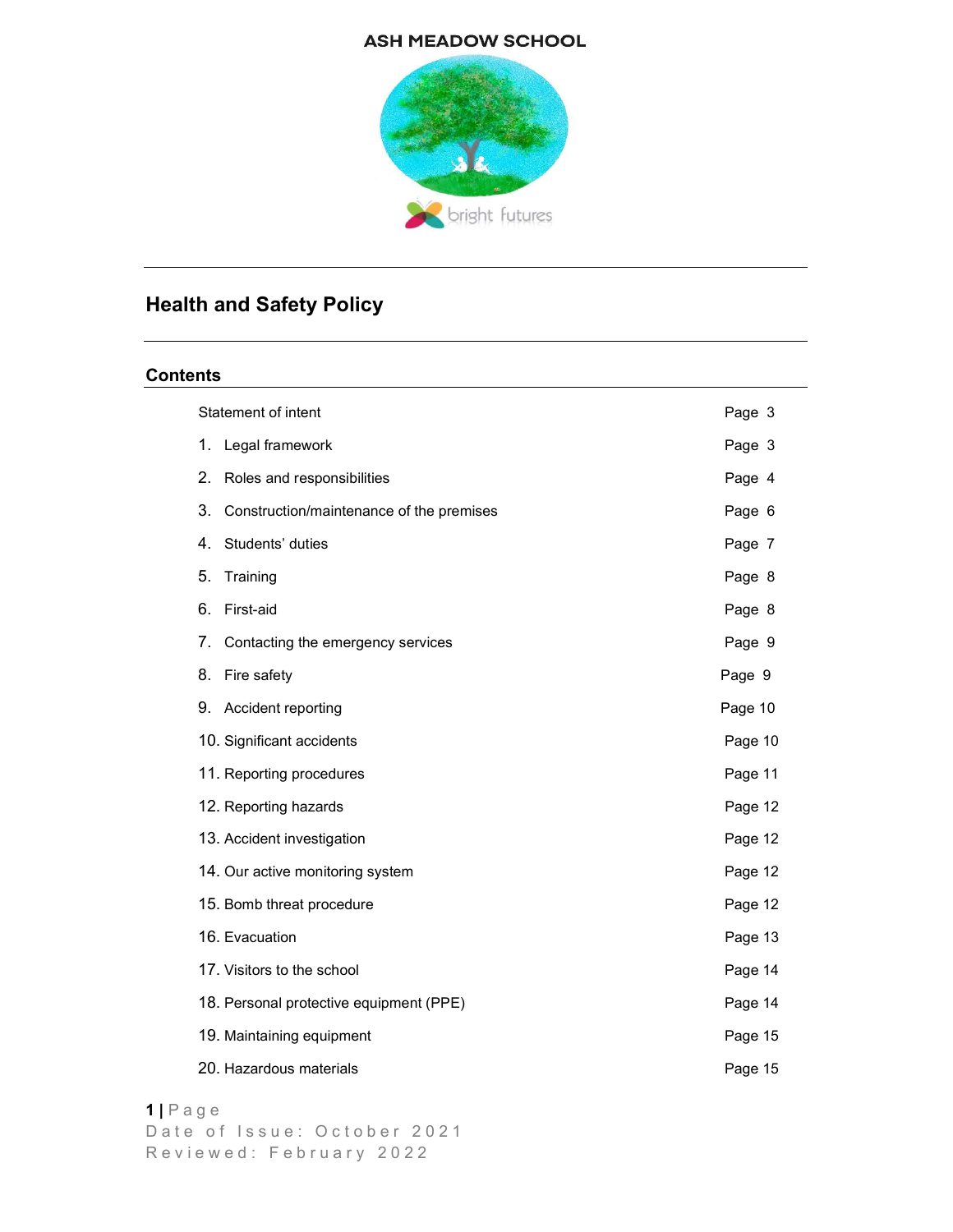| 21. Asbestos management                            | Page 16 |
|----------------------------------------------------|---------|
| 22. Medicine and drugs                             | Page 16 |
| 23. Smoking                                        | Page 16 |
| 24. Housekeeping and cleanliness                   | Page 16 |
| 25. Infection control                              | Page 18 |
| 26. Risk assessment                                | Page 19 |
| 27. Slips and trips                                | Page 19 |
| 28. Security and theft                             | Page 20 |
| 29. Severe weather                                 | Page 20 |
| 30. Safe use of minibuses                          | Page 21 |
| 31. Other school transport                         | Page 21 |
| 32. School trips and visits                        | Page 22 |
| 33. Playground safety                              | Page 22 |
| 34. Manual handling                                | Page 22 |
| 35. Working at heights                             | Page 22 |
| 36. Lone working                                   | Page 23 |
| 37. Workplace health and safety: stress management | Page 23 |
| 38. Workplace health and safety: display equipment | Page 23 |
| 39. Monitoring and review                          | Page 23 |

| SIGNED BY:<br>Date<br>Daniel Jones<br>October 2021<br><b>Chief Executive Officer</b><br><b>Ruth Clifford</b><br>October 2021<br><b>Executive Head Teacher</b><br>$2   P \nexists g e$<br>Date of Issue: October 2021<br>Reviewed: February 2022 | 39. Monitoring and review | Page 23 |
|-------------------------------------------------------------------------------------------------------------------------------------------------------------------------------------------------------------------------------------------------|---------------------------|---------|
|                                                                                                                                                                                                                                                 |                           |         |
|                                                                                                                                                                                                                                                 |                           |         |
|                                                                                                                                                                                                                                                 |                           |         |
|                                                                                                                                                                                                                                                 |                           |         |
|                                                                                                                                                                                                                                                 |                           |         |
|                                                                                                                                                                                                                                                 |                           |         |
|                                                                                                                                                                                                                                                 |                           |         |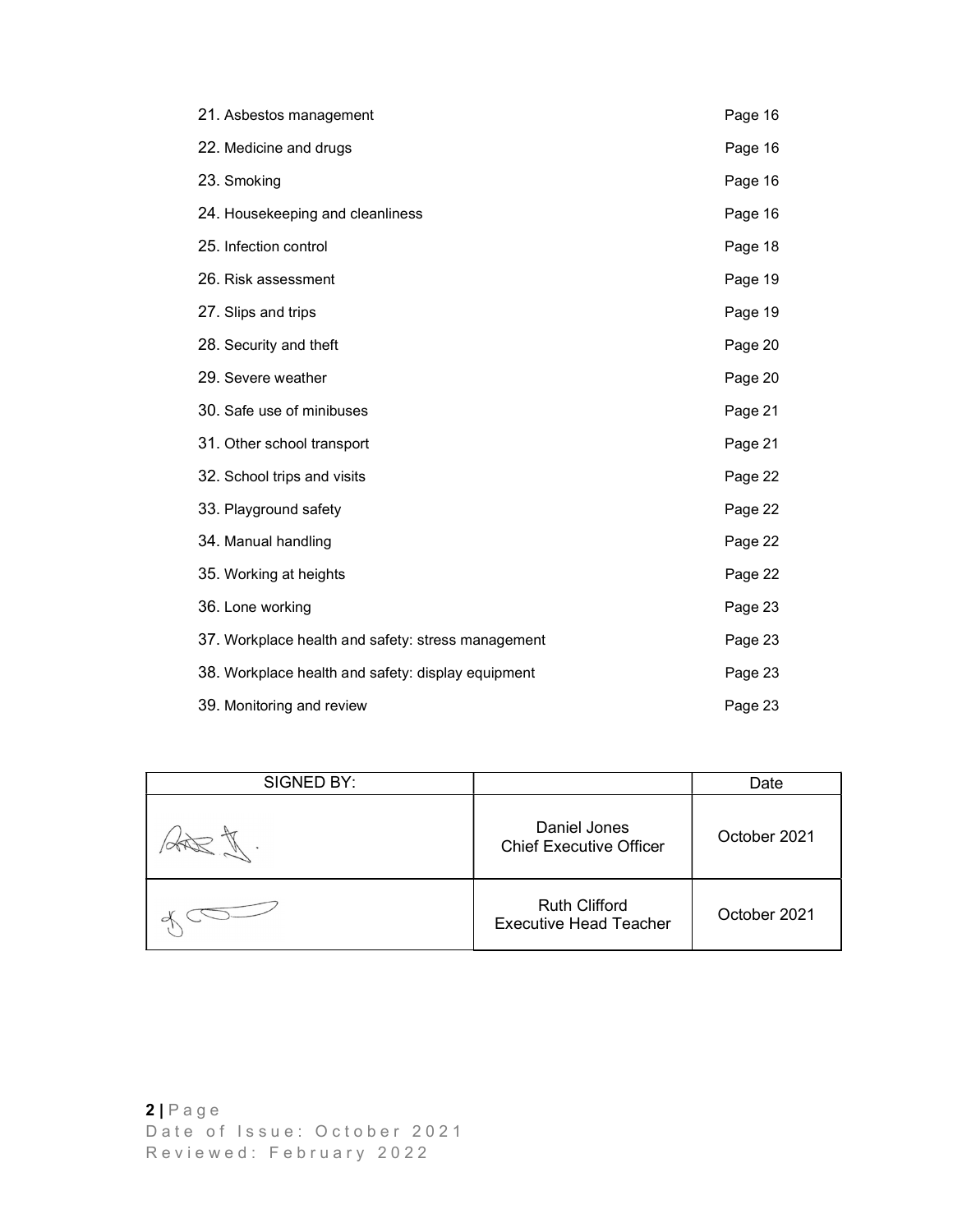# Statement of Intent

At Ash Meadow School, we are committed to the health and safety of our staff, students and visitors. Ensuring the safety of our community is of paramount importance and this policy reflects our dedication to creating a safe learning environment.

We are committed to:

- Providing a productive and safe learning environment.
- Preventing accidents and any work-related illnesses.
- Compliance with all statutory requirements.
- Minimising risks via assessment and policy.
- Providing safe working equipment and ensuring safe working methods.
- Including all staff and representatives in health and safety decisions.
- Monitoring and reviewing our policies to ensure effectiveness.
- Setting high targets and objectives to develop the school's culture of continuous improvement.
- Ensuring adequate welfare facilities are available throughout our school.
- Ensuring adequate resources are available to address health and safety issues, so far as is reasonably practicable.

# Legal Framework

This policy has due regard to all relevant legislation including, but not limited to, the following:

- Health and Safety at Work etc. Act 1974
- The Workplace (Health, Safety and Welfare) Regulations 1992
- The Management of Health and Safety at Work Regulations 1999
- The Control of Substances Hazardous to Health Regulations 2002
- The Reporting of Injuries, Diseases and Dangerous Occurrences Regulations 2013
- The Construction (Design and Management) Regulations 2015
- The Education (Independent School Standards) Regulations 2014
- The Personal Protective Equipment at Work Regulations 1992
- The Education (School Premises) Regulations 1999
- The Ionising Radiation Regulations 2017 (IRR17)

This policy has due regard to national guidance including, but not limited to, the following:

- DfE (2021) 'Health and safety: responsibilities and duties for schools'
- DfE (2015) 'Health and safety for school children'
- DfE (2021) 'Keeping children safe in education'
- DfE (2017) 'Safe storage and disposal of hazardous materials and chemicals'
- HSE (2014) 'Sensible health and safety management in schools'
- DfE (2022) 'First aid in schools, early years and colleges'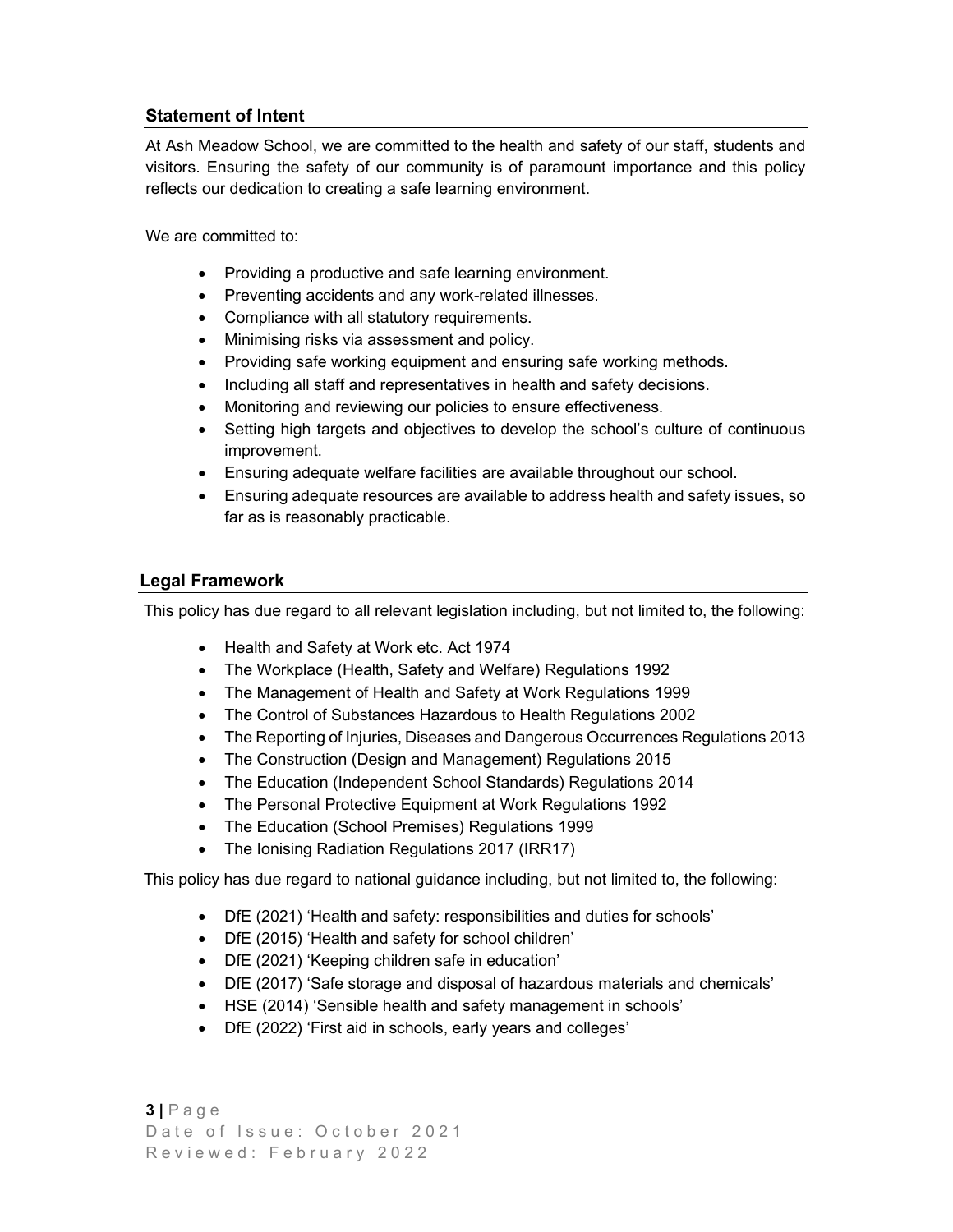This policy operates in conjunction with the following school policies:

- Near-miss Policy
- COSHH Policy
- Asbestos Management Policy
- First Aid, Home Remedies and Medication Policy
- Risk Assessment Policy
- Educational Visits Policy
- Manual Handling Policy
- Working at Heights Policy
- Lone Working Policy
- School Security Policy
- Smoke-Free Policy
- Adverse Weather Policy
- Bomb Threat Policy
- Invacuation, Lockdown and Evacuation Policy
- Fire Risk Assessment
- Personal Emergency Evacuation Plan
- Fire Evacuation Plan
- Accident Reporting Procedure Policy
- Visitor and Visiting Policy
- Transporting Children Policy

# Roles and responsibilities

The Head of School will:

- Ensure familiarity with the requirements of the appropriate legislation and codes of practice.
- Create and monitor a management structure responsible for health and safety in the school.
- Ensure there is a detailed and enforceable policy for health and safety, and that the policy is implemented by all.
- Annually assess the effectiveness of the policy and ensure any necessary changes are made.
- Identify risks relating to possible accidents and injuries, and make reasonable adjustments to prevent them occurring.

The Head of School will provide:

- A safe place for all users of the site including staff, students and visitors.
- Safe means of entry and exit for all site users.
- Equipment, grounds and systems of work which are safe.
- Safe arrangements for the handling, storage and transportation of any articles and substances.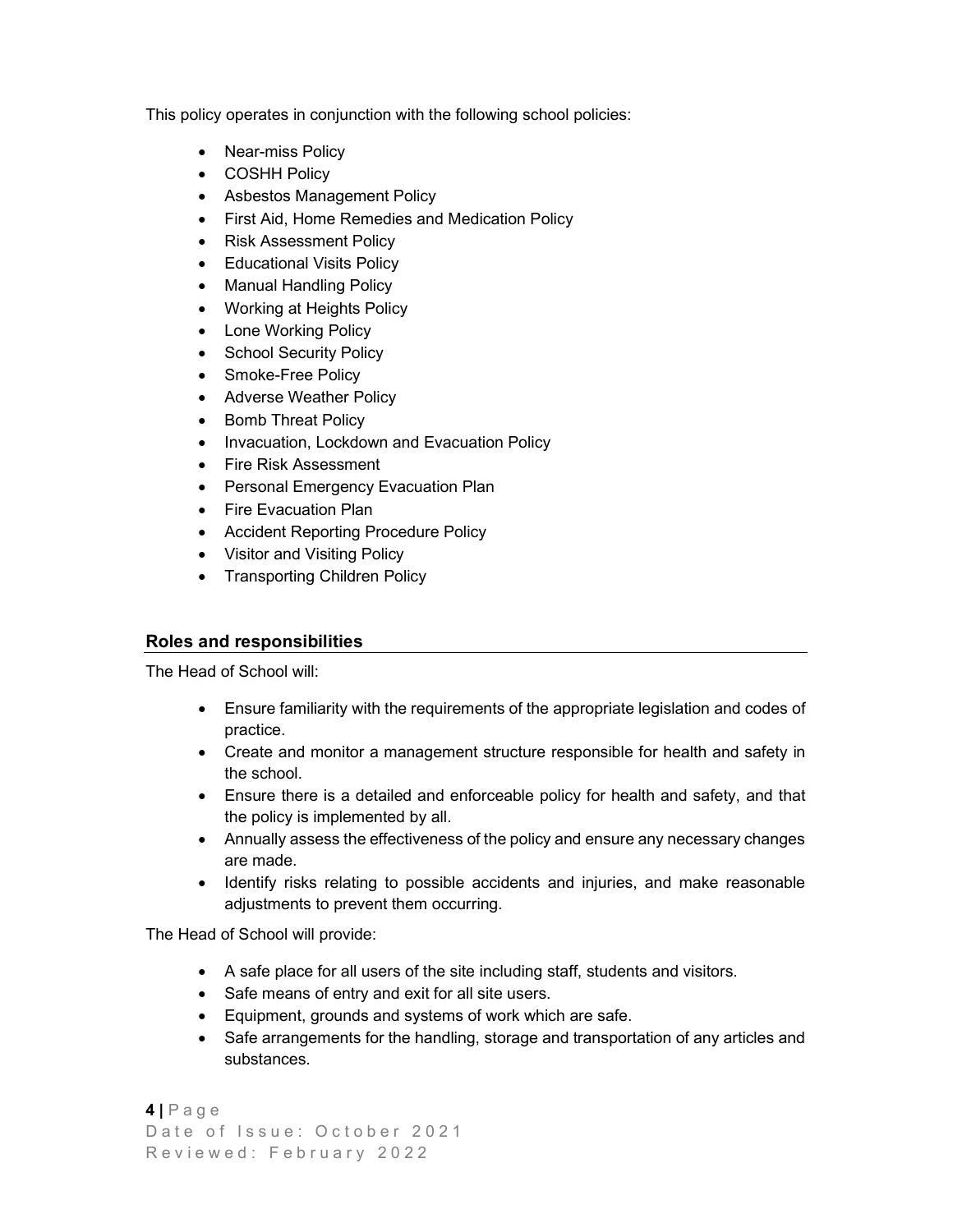- Safe and healthy working conditions that comply with statutory requirements, codes of practice and guidance.
- Supervision, training and instruction so that all staff can perform their duties in a healthy and safe manner.
- Where necessary, protective equipment and clothing, along with any necessary guidance and instruction.

The Head of School will:

- Have overall responsibility for the day-to-day development and implementation of safe working practices and conditions for all staff, students and visitors.
- Set the direction for effective health and safety management.
- Introduce management systems and practices that ensure risks are dealt with sensibly, responsibly and proportionately.
- Review this policy and its effectiveness annually.
- Take all reasonably practicable steps to ensure this policy is implemented by the heads of the appropriate departments and other members of staff.
- Designate a competent person who will be responsible for ensuring the school meets its health and safety duties – the competent person will be the competent person.

The competent person will:

- Assist with the creation and implementation of this policy.
- Be responsible for investigating accidents and incidents, to understand causes and amend risk assessments as required.
- Be the designated contact with the LA and the HSE where necessary.
- Support staff with any queries or concerns regarding health and safety.
- Identify hazards by conducting risk assessments.

All teachers will:

- Be familiar with the requirements of health and safety legislation.
- Be responsible for the implementation and operation of the school's Health and Safety Policy in their classroom, and for areas of responsibility delegated by the Head of School.
- Be responsible for adhering to the aspects of health and safety that are outlined in their job descriptions.
- Take a keen interest in the Health and Safety Policy and assist in ensuring all staff, students and visitors comply with its requirements.

All members of staff will:

- Take reasonable care of their own health and safety, and that of others who may be affected by what they do at work.
- Cooperate with their employers on health and safety matters.
- Carry out their work in accordance with training and instructions.
- Inform the employer of any work situation representing a serious and immediate danger, so that remedial action can be taken.

```
5 | P a g e
Date of Issue: October 2021
Reviewed: February 2022
```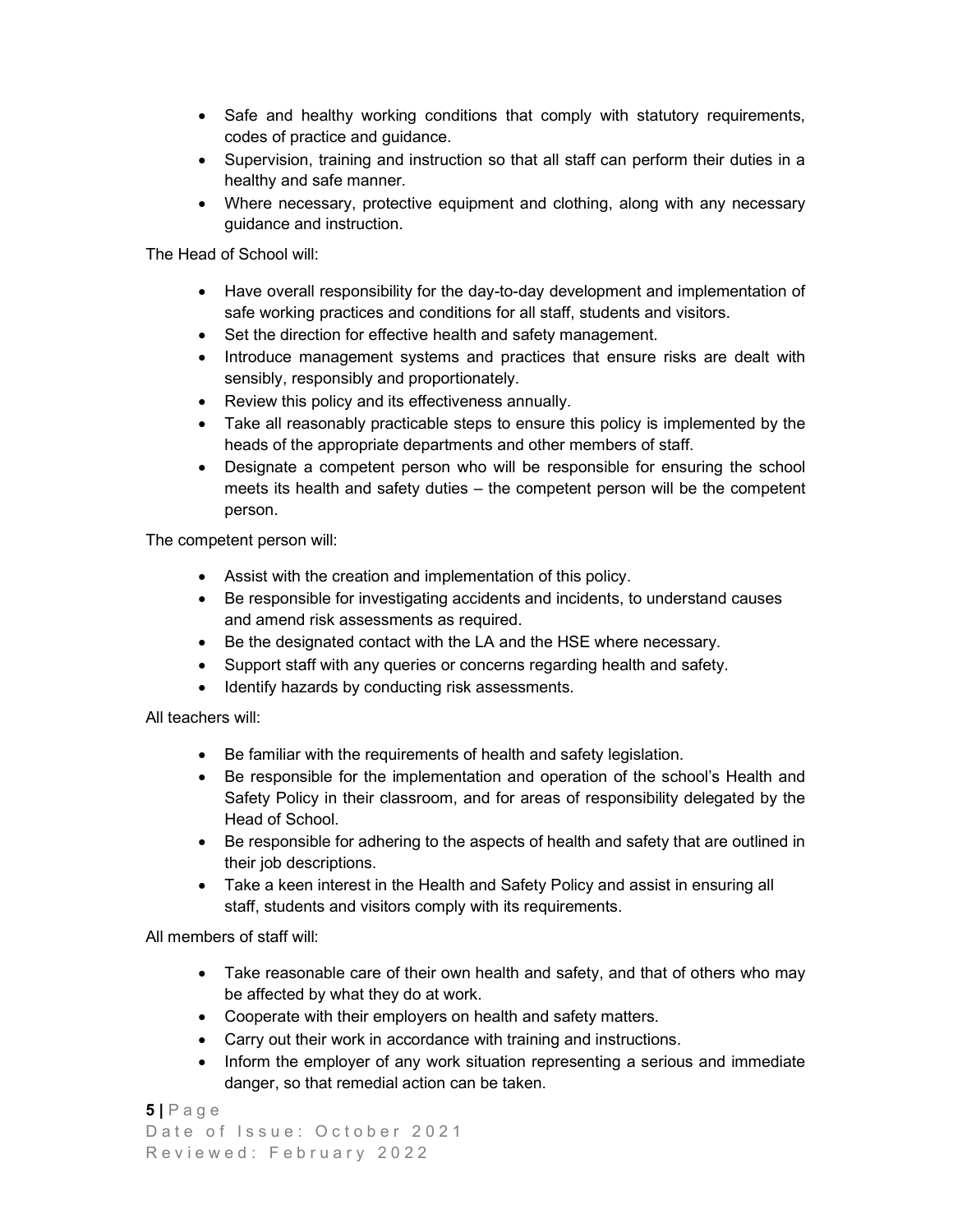- Familiarise themselves with the Health and Safety Policy and aspects of their work related to health and safety.
- Avoid any conduct which puts themselves or others at risk.
- Be familiar with all requirements laid down by the Head of School.
- Ensure that all staff, students and visitors are applying health and safety regulations and adhering to any rules, routines and procedures in place.
- Ensure all machinery and equipment is in good working order and safe to use, including adequate guards. They will also not allow improper use of such equipment.
- Use the correct equipment and tools for the job and any protective clothing supplied.
- Ensure any toxic, hazardous or flammable substances are used correctly, and stored and labelled as appropriate.
- Report any defects in equipment or facilities to the designated competent person.
- Take an interest in health and safety matters, and suggest any changes that they feel are appropriate.
- Make suggestions as to how the school can reduce the risk of injuries, illnesses and accidents.
- Exercise good standards of housekeeping and cleanliness.
- Adhere to their common law duty to act as a prudent parent would when in charge of students.

## Construction/maintenance of the premises

When undertaking construction or maintenance work, the school will do so in accordance with

The Construction (Design and Management) (CDM) Regulations 2015.

Construction work means:

- The carrying out of any building, civil engineering or engineering construction work and includes:
	- The construction, alteration, conversion, fitting out, commission, renovation, repair, upkeep, redecoration or other maintenance, decommissioning, demolition or dismantling of a structure;
	- The preparation for an intended structure, including site clearance, exploration, investigation (but not site survey) and excavation (but not preconstruction archaeological investigations), and the clearance or preparation of the site or structure for use or occupation at its conclusion;
	- The installation, commission, maintenance, repair or removal or mechanical, electrical, gas, compressed, air, hydraulic, telecommunications, computer or similar services which are normally fixed within or to a structure;
	- The assembly on site of prefabricated elements to form a structure or the disassembly on site of the prefabricated elements which, immediately before such disassembly, formed a structure;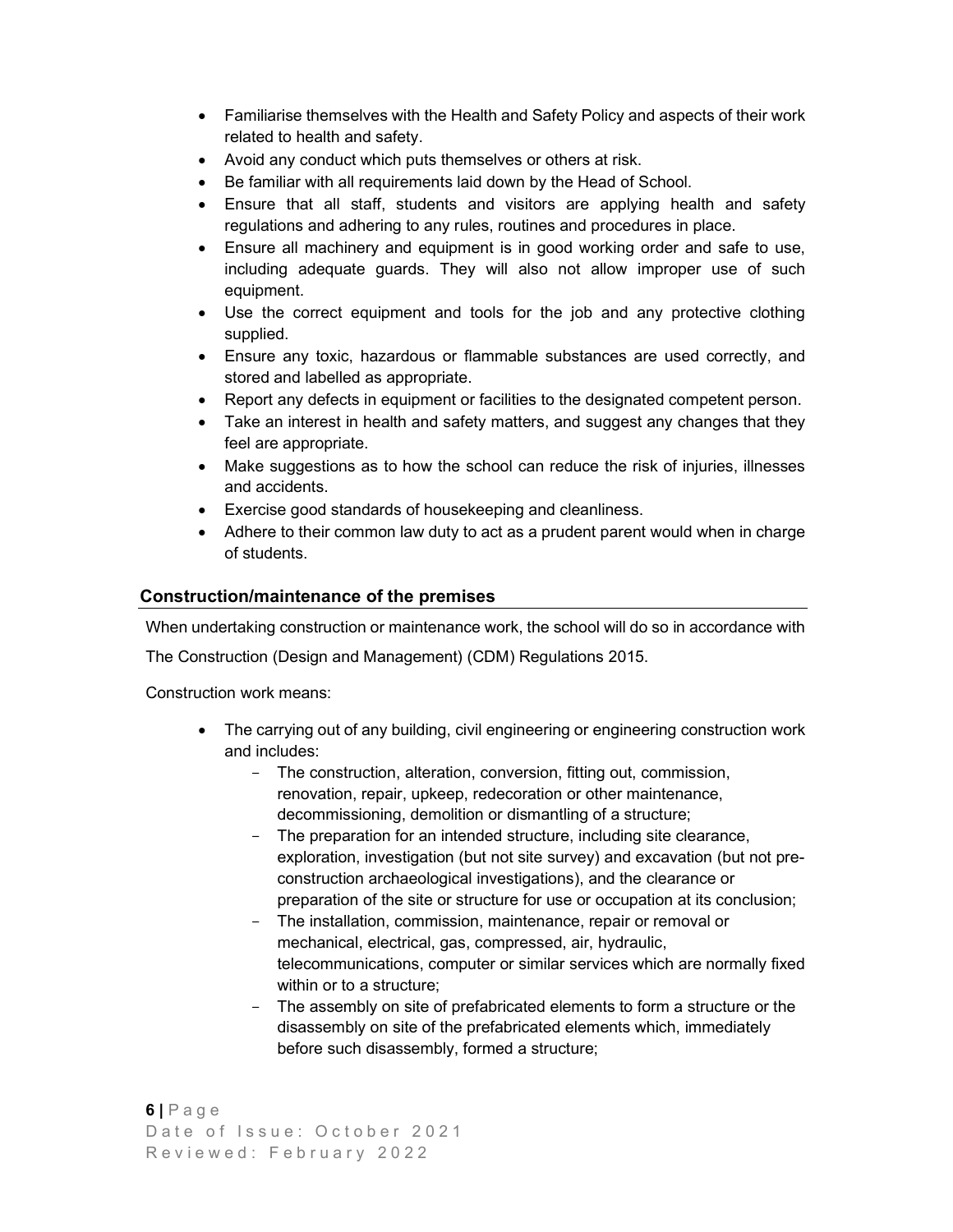The removal of a structure, or of any product or waste resulting from demolition or dismantling of a structure, or from disassembly of prefabricated elements which immediately before such disassembly formed such a structure.

The Head of School will ensure that all construction and maintenance projects have a formally appointed principal designer and principal contractor.

 The Head of School will liaise with the principal contractor to identify if the scope of the project means that it should be notified to the HSE.

The Head of School will ensure that:

- The principal designer and principal contractor are provided with a 'client brief/CDM pre-construction information' at the earliest opportunity, to contain relevant information which should, as a minimum, include the following:
	- What the school wants built or maintained
	- The site and existing structures
	- Information about hazards, such as asbestos
	- Timescales and budget for the build
	- How the school expects the project to be managed
	- CDM appointments of principal contractor/principal designer
	- Welfare arrangements
	- Details of the nearest A&E department
- The principal contractor draws up a Construction Phase Plan that explains how health and safety risks will be managed – permission will not be given for construction or maintenance work to begin until this is in place.
- The principal designer prepares a health and safety file containing information that will help the school manage risks associated with any future maintenance, repair, construction or demolition work.
- The roles, functions and responsibilities of the project team are clearly defined in writing, e.g. in the project plan.
- Sufficient time and resources are allocated, and effective mechanisms are in place to ensure good communication, cooperation and coordination between all members of the project team.
- The principal contractor has made arrangements for adequate welfare facilities for their workers before the construction or maintenance work starts.
- Following completion of the project, the health and safety file is handed over to the Head of School, kept up-to-date by the competent person, and is made available to anyone who needs to alter or maintain the building.

 The Head of School will hold timely progress meetings with the project team to ensure that all members are carrying out their roles as required.

Where the project is for a new workplace or alterations to an existing workplace, it must also meet the standards set out in The Workplace (Health, Safety and Welfare) Regulations 1992.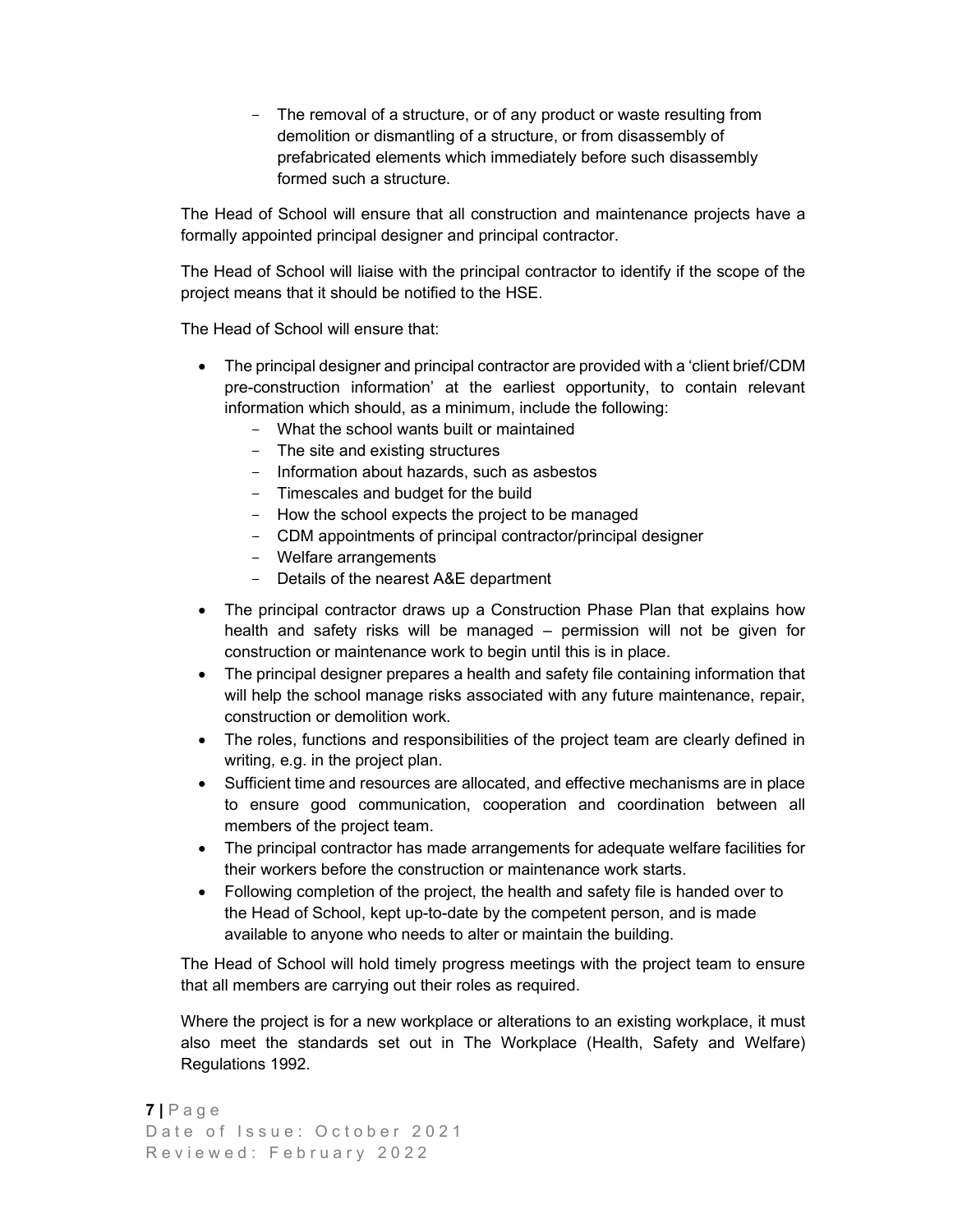# Students' duties

Students will:

- Exercise personal responsibility for the health and safety of themselves and others.
- Dress in a manner that is consistent with safety and hygiene standards.
- Respond to instructions given by staff in an emergency.
- Observe the health and safety rules of the school.
- Not misuse, neglect or interfere with items supplied for their, and other students', health and safety.

# **Training**

The school will ensure that staff members are provided with the health and safety training they need for their job. This may not mean attendance at training courses; it may simply involve providing staff with basic instructions and information about health and safety in the school.

The Head of School will ensure that at least two staff members are suitably trained in the handling of hazardous chemicals and materials.

The Head of School will ensure that there are an appropriate number of first-aid trained staff members working within each classroom.

Staff members will be provided with regular training opportunities and have access to support where needed.

Staff members are expected to undertake appropriate CPD in order to further contribute to the running and success of the school.

Staff will be trained on how to assess risks specific to their role.

The competent person will ensure staff know how to meet their duties outline in this policy.

Where relevant to their role, staff will receive specific training in:

- Managing asbestos.
- Having responsibility for the storage and accountability for potentially hazardous materials.

# First Aid

 The school will act in accordance with the First Aid and Accident Policy at all times. The school will ensure that ample provision is made for both trained personnel and first-aid equipment on-site.

The school will carry out a first aid needs assessment where necessary in order to help inform the First Aid and Accident Policy.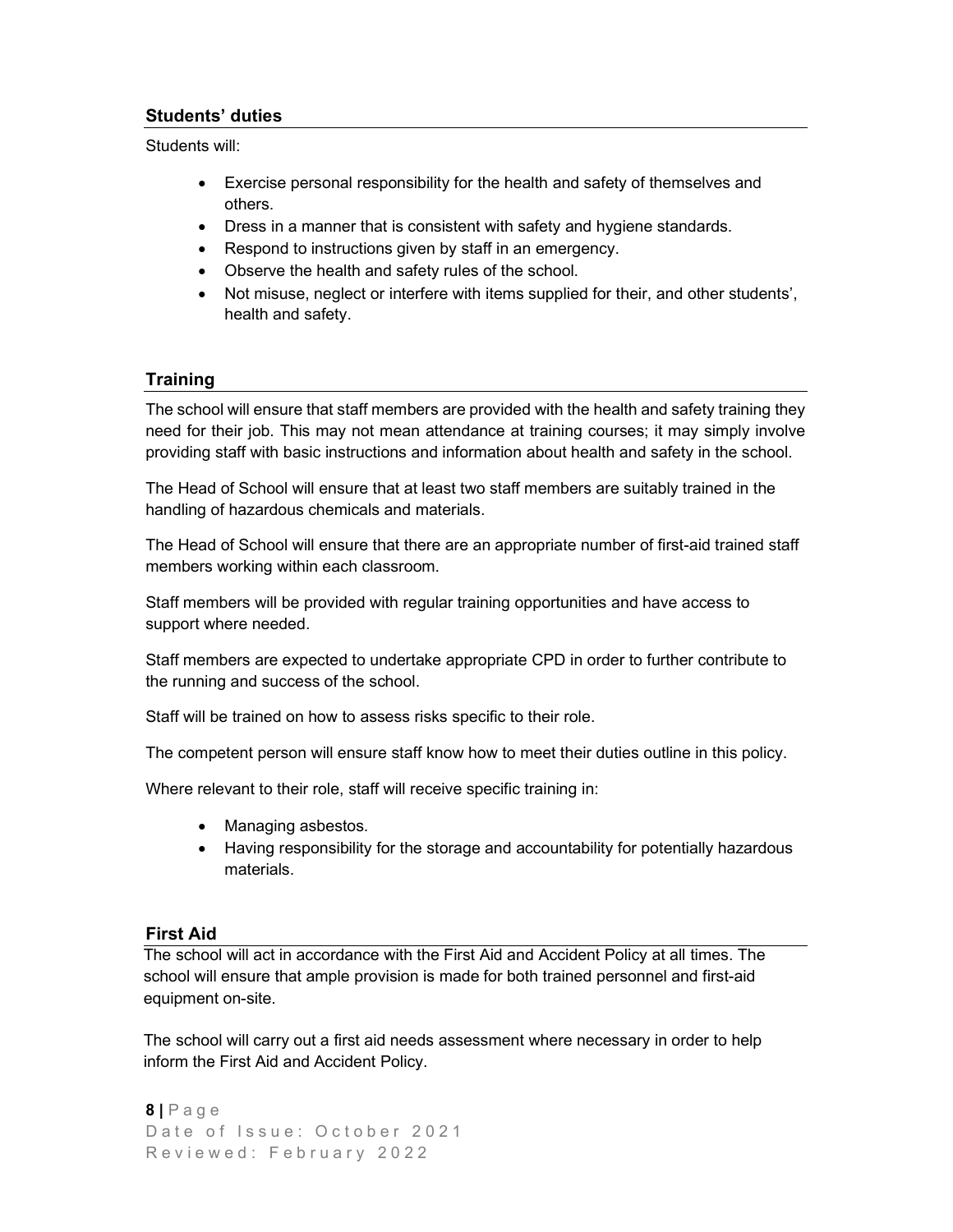The school will teach Health Education to students, including basic first aid, such as dealing with common injuries. The school will also teach secondary students Health Education, including further first aid, such as how to administer CPR and the purpose of defibrillators.

 The school will ensure ample provision is made for both trained personnel and first-aid equipment on-site.

The following staff members are trained first-aiders:

| <b>Name</b>      | <b>Location</b> |
|------------------|-----------------|
| Lisa Maidment    | Office          |
| Emma Corby       | Office          |
| Lauren Brownbill | Classroom       |
| Vicky Tijani     | Office          |
| Abigail Hancock  | Office          |

First aid boxes are located as follows, and the named staff members are responsible for their secure storage and use:

| Location                 | <b>Responsible staff</b><br>member |
|--------------------------|------------------------------------|
| Dining Room              | Emma Corby                         |
| First Aid Room           | Emma Corby                         |
| Office                   | Emma Corby                         |
| <b>Upstairs Corridor</b> | Emma Corby                         |

## Contacting the emergency services

 The Head of School will certify that procedures for ensuring safety precautions are properly managed are discussed, formulated and effectively disseminated to all staff.

Staff will contact the emergency services in an emergency.

 Staff will alert their colleagues to the incident, if it is safe and appropriate to do so, using twoway radios.

 Where an ambulance is called for a student, office staff will contact the student's parents and/or carers.

```
9 | P a g e
Date of Issue: October 2021
Reviewed: February 2022
```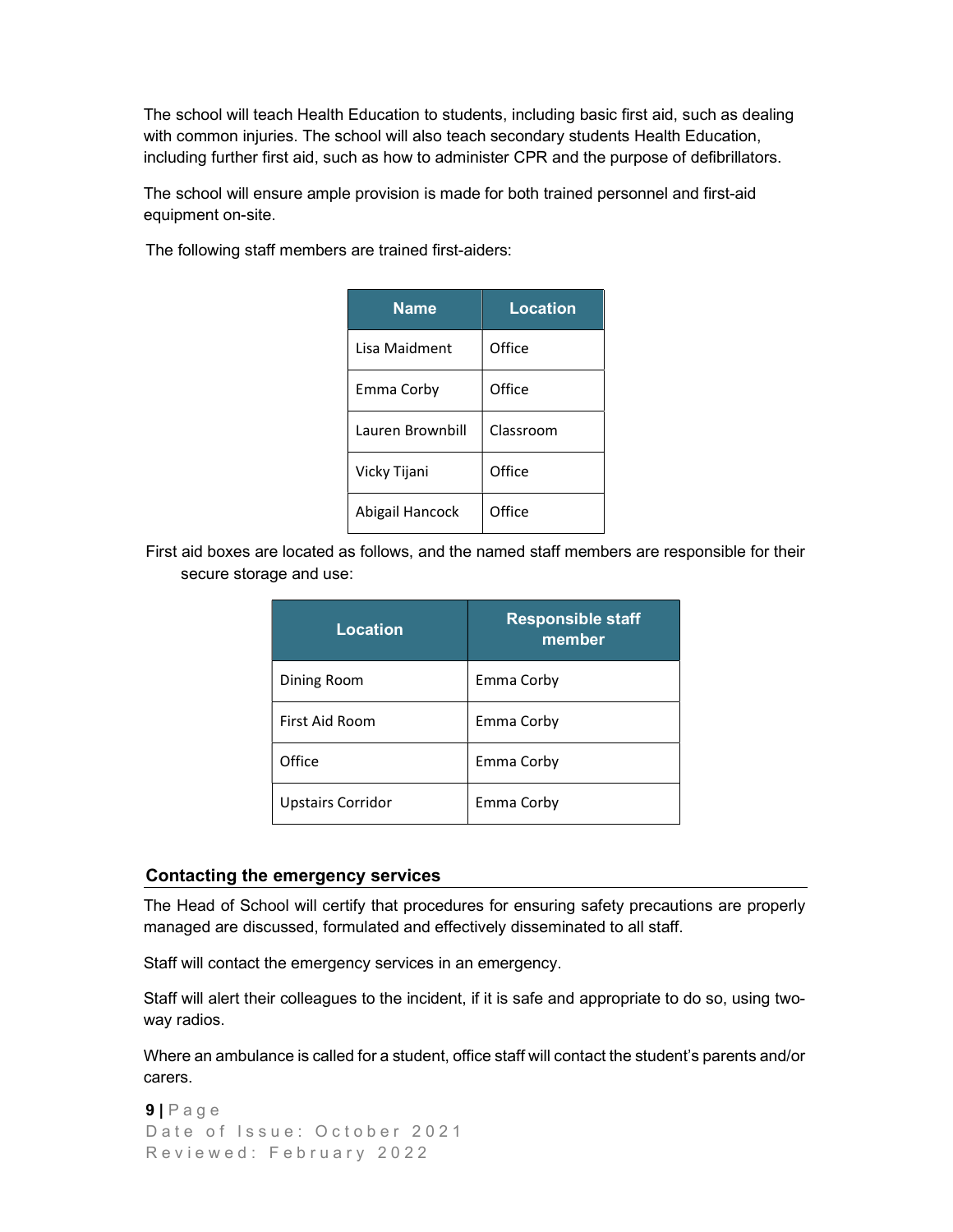Where necessary, all students will be evacuated from the building and taken to the designated emergency assembly point – currently, this is the school car park.

Staff will be aware of any students who have specific evacuation needs.

 Staff will be responsible for the safety of students and responding to any questions from the emergency services, as best they can.

## Fire safety

All staff members fully understand and effectively implement the Fire Evacuation Plan.

 The Head of School is responsible for certifying that procedures for ensuring that safety precautions are properly managed will be discussed, formulated and effectively disseminated to all staff.

 Staff will receive fire safety training to ensure they understand the procedure for fire drills and the use of fire extinguishers.

The school will test evacuation procedures on a half termly basis.

 The evacuation of visitors and contractors will be the responsibility of the person they are visiting or working for.

Firefighting equipment will be checked on an annual basis by an approved contractor.

 Fire alarms will be tested half termly from different 'break glass' fire points around the school, and records will be maintained and held in the school office.

 Emergency lighting will be tested on a yearly basis, and records will be maintained and held in Asher House.

## Accident Reporting

 All accidents and incidents, including near-misses or dangerous occurrences, will be reported as soon as possible to the nominated competent person using the school's Accident Report Form.

 The competent person will be responsible for informing the Head of School if the accident is fatal or a "major injury", as outlined by the HSE.

 More in-depth information concerning reporting accidents and near-misses can be found in the Accident Policy and Near-miss Policy.

#### Significant accidents

 Significant accidents, as defined in the Reporting of Injuries, Diseases and Dangerous Occurrences Regulations (RIDDOR) 2013, will be reported to the HSE at the earliest opportunity.

The 'specified injuries' which must be reported include the following:

Accidents to employees causing either death or major injury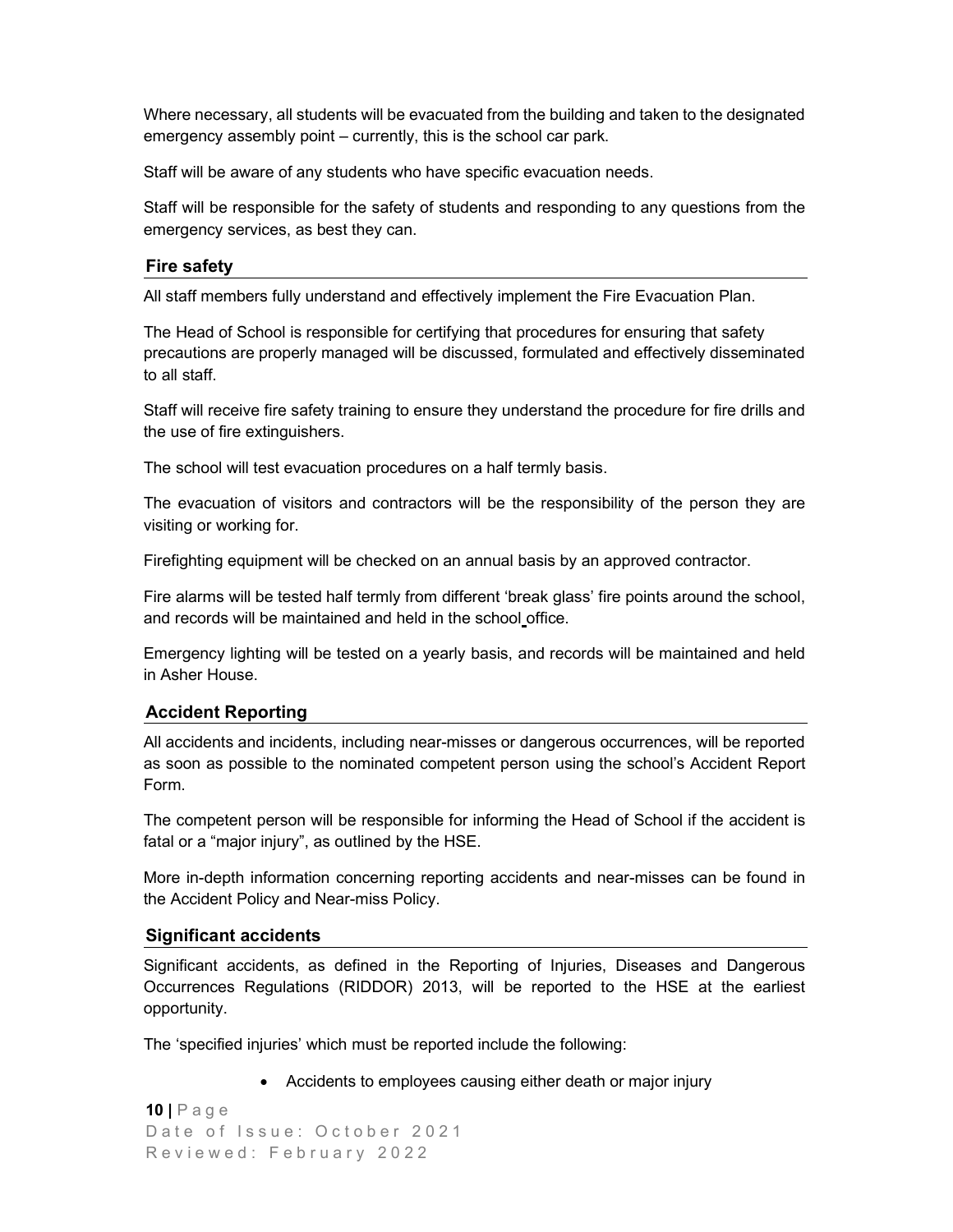- Accidents resulting in employees being away from work or being unable to perform their normal work duties for more than seven consecutive days (this seven-day period does not include the day of the accident)
- Fractures, other than to fingers, thumbs and toes
- Amputation of an arm, hand, finger, thumb, leg, foot or toe
- Any injury likely to lead to permanent loss of sight or reduction in sight in one or both eyes
- Any crush injury to the head or torso, causing damage to the brain or internal organs
- Any burn injury (including scalding) which covers more than 10 percent of the whole body's surface area or causes significant damage to the eyes, respiratory system or other vital organs
- Any degree of scalping requiring hospital treatment
- Any loss of consciousness caused by head injury or asphyxia
- Any other injury arising from working in an enclosed space which leads to hypothermia or heat-induced illness, or that requires resuscitation or admittance to hospital for more than 24 hours

Additional reportable occurrences include the following:

- The collapse, overturning or failure of any load-bearing part of any lifting equipment
- The explosion, collapse or bursting of any closed vessel or pipe work
- Electrical short circuit or overload resulting in a fire or explosion
- Unintentional explosion, misfire or failure of demolition to cause the intended collapse, projection of material beyond a site boundary, or injury caused by an explosion
- Any accidental release of a biological agent likely to cause severe human illness
- Any collapse or partial collapse of scaffolding over five metres in height
- When a dangerous substance being conveyed by road is involved in a fire or is released
- The unintended collapse of any building or structure under construction, alteration or demolition, including walls or floors
- Any explosion or fire resulting in the suspension of normal work for over 24 hours
- Any sudden, uncontrolled release in a building of: 200kg or more of flammable liquid, 10kg or more of flammable liquid above its boiling point, 10kg or more of flammable gas, or 500kg or more of these substances if the release is in the open air
- Accidental release of any substances which may damage health
- Serious gas incidents
- Poisonings
- Skin diseases including, but not limited to: occupational dermatitis, skin cancer, chrome ulcer, oil folliculitis/acne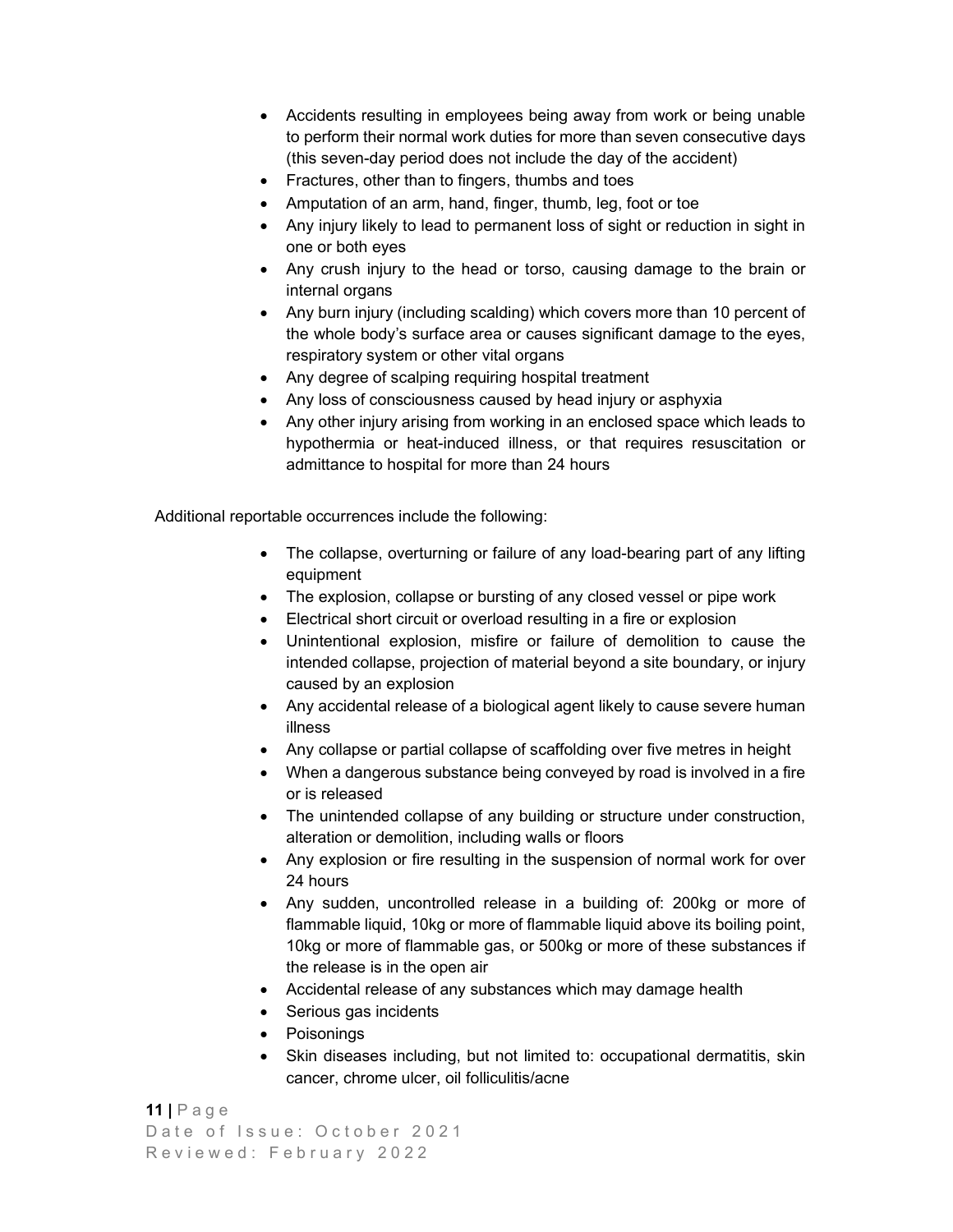- Lung diseases including, but not limited to: occupational asthma, farmer's lung, asbestosis, mesothelioma
- Infections including, but not limited to: leptospirosis, hepatitis, anthrax, legionellosis, tetanus
- Other conditions such as occupational cancer, certain musculoskeletal disorders, decompression illness and hand-arm vibration syndrome

## Reporting procedures

 Should an incident require reporting to the Incident Control Centre (ICC) (part of the HSE), the competent person, or a person appointed on their behalf, will file a report as soon as is reasonably possible.

 The person will complete the relevant report on the HSE website: http://www.hse.gov.uk/riddor/report.htm.

 The HSE no longer accepts written accident reports, except for in exceptional circumstances. The school will report all accidents and injuries online where possible (using the above link/web address).

 Fatal and specified injuries, as outlined in 10.2, may only be reported using the telephone service on 0845 300 9923 (open Monday to Friday 8.30am to 5pm).

## Reporting hazards

 Staff, students, contractors and visitors have a legal duty to report any condition or practice they deem to be a hazard.

 In the main, reporting should be conducted verbally to the administrator or deputy Head of School as soon as possible, who will then inform the Head of School as appropriate.

Serious hazards will be reported using the appropriate form available in the school office.

## Accident Investigation

 All accidents, however small, will be investigated by the competent person and the outcomes recorded.

The length of time dedicated to each investigation will vary on the seriousness of the accident.

 After an investigation takes place, a risk assessment will be carried out, or the existing assessment amended, to avoid reoccurrence of the accident.

 The competent person will undertake monthly evaluations of all reported incidents. They will then identify patterns and trends in order to take corrective action and minimise the reoccurrence of any incident/illness.

## Our active monitoring system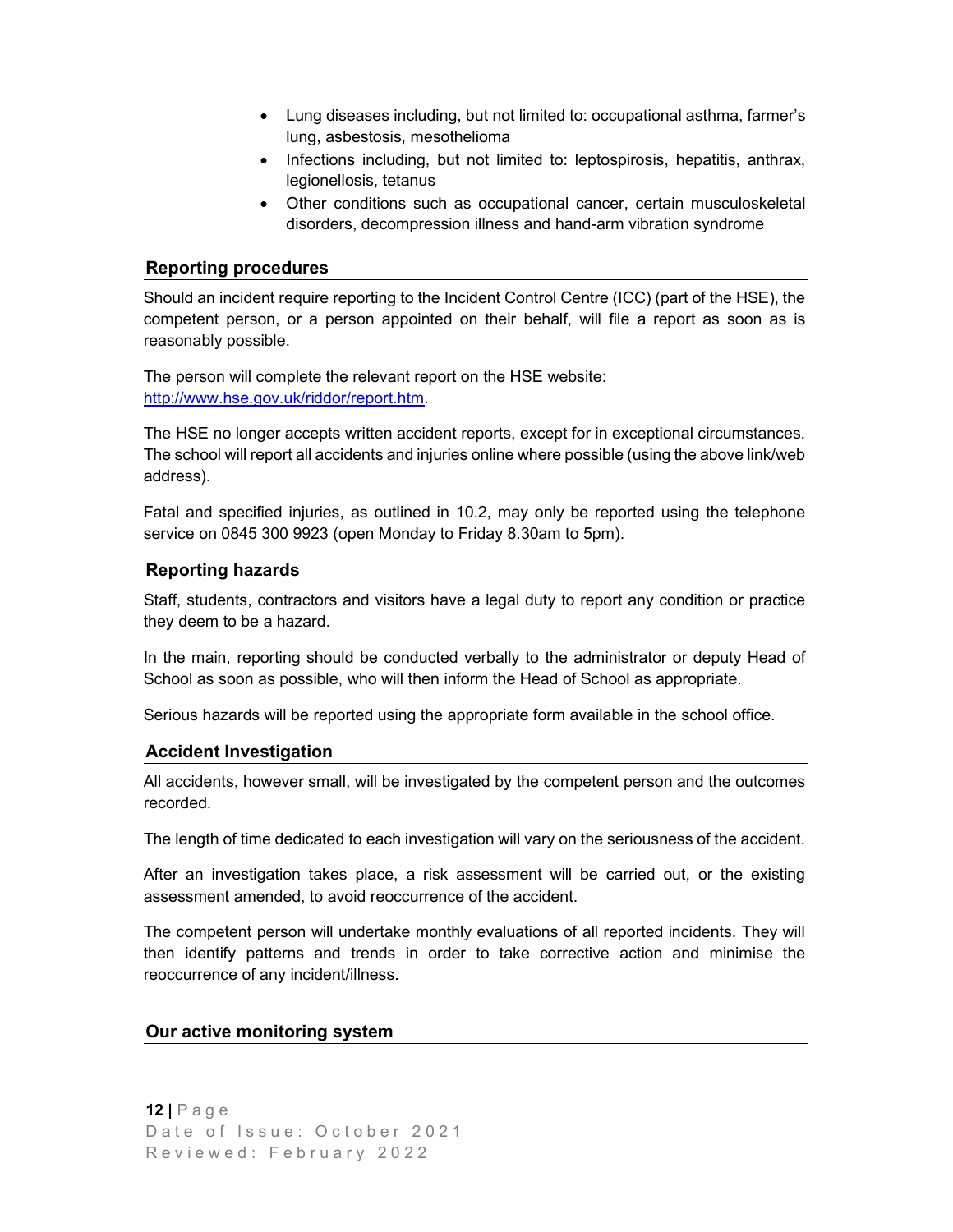It is good practice to actively monitor systems prior to accidents, ill health or incidents taking place; this involves regularly checking compliance procedures and the achievement of objectives. Our procedure for actively monitoring our system includes:

- Annual audits, including fire risk assessments and health and safety audits.
- Timely examination of documents to ensure compliance with standards.
- Timely inspection of premises, plants and equipment.
- Monthly reports and updates to the Head of School.
- External measures, such as surveys by contractors and service providers, along with visits from Environmental Health and Ofsted.

# Bomb Threat procedure

All staff members fully understand and effectively implement the school's Bomb Threat Policy.

 In the event of an emergency, the procedures outlined in the Bomb Threat Policy, Invacuation, Lockdown and Evacuation Policy and Lockdown Procedure will be followed.

 All senior staff members are trained in handling bomb threats and have easy access to instructions of the procedure, which can be found in the Business Continuity plan and the Bomb Threat Policy.

 Upon receipt of a bomb threat or a suspicious package, staff members will ask the following types of questions, regardless of the call's source (including if the call is from the police):

- Where is it?
- In which building is it and on what floor?
- What time will the bomb go off?
- What does the bomb look like and what colour is it?
- What type of bomb is it and what type of explosive?
- Who are you?
- Why are you doing this?
- Do you have a code word?

 The appropriate evacuation procedure will be followed whether staff members believe the threat to be a hoax or not.

 Where possible, caller ID or dialling the 1471 service will be used to identify where the call has come from.

 Staff should note the time of the call and write down exactly what was said by the person calling, as this may be useful for the police.

Where possible, recording devices will be used whilst receiving a bomb threat.

 The staff member receiving the call will contact the Head of School immediately, who will then alert the police and the LA.

 The Head of School, or Deputy Head of School in her absence, will decide whether or not to evacuate the building.

```
13 | P a g e 
Date of Issue: October 2021
Reviewed: February 2022
```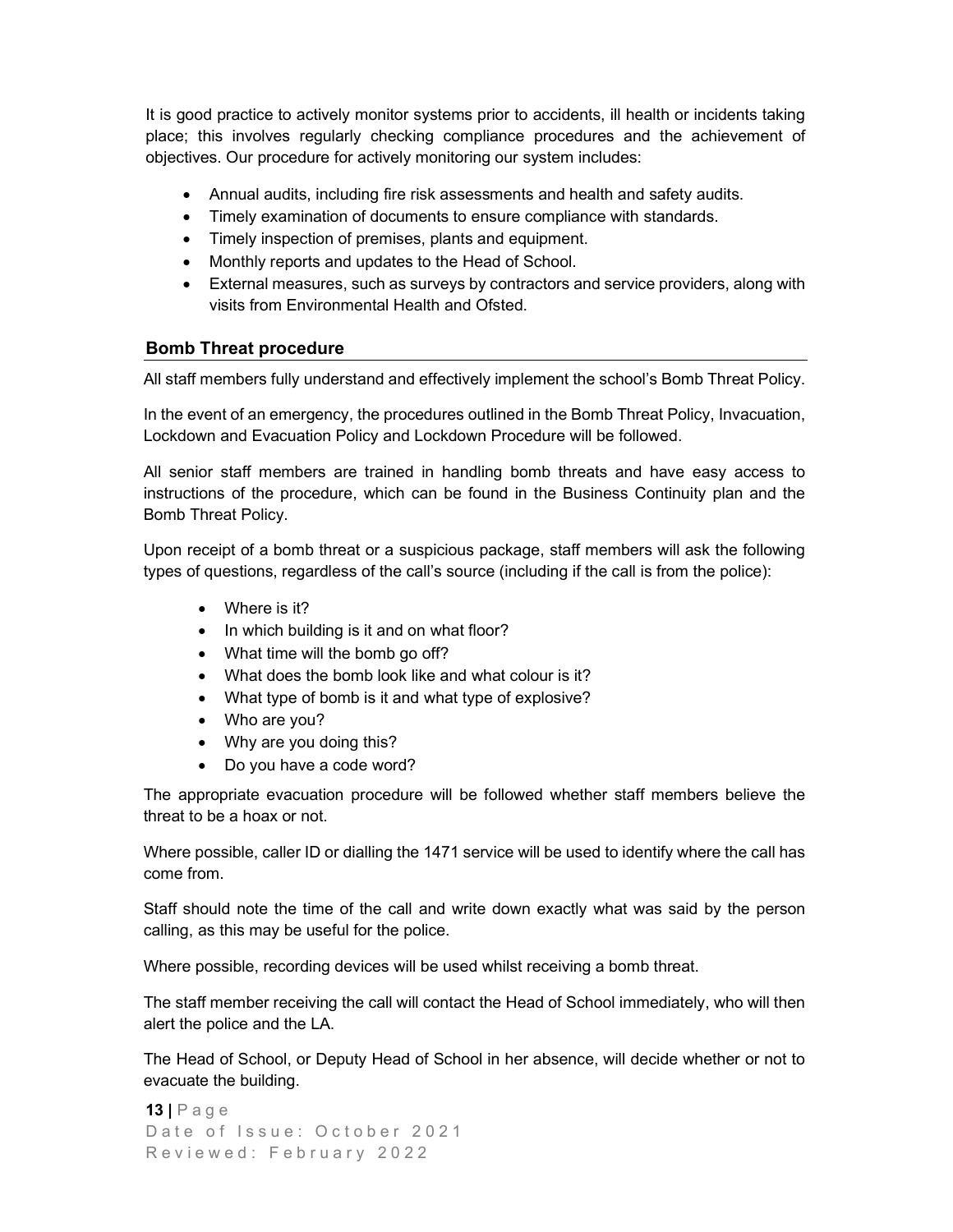## Evacuation

 The school will follow the procedure outlined in the Invacuation, Lockdown and Evacuation policy in the event of a crisis.

In the event of a fire, the Fire Evacuation Plan will be implemented.

If an evacuation is deemed necessary, the following procedure will take place:

All senior staff will be informed of the situation either in person or via the internal computer system, not by the use of radios or mobile phones. The evacuation will then take place as per fire drill procedures, except staff will be instructed to:

- Leave all doors and windows open (excluding the area in which the bomb or suspicious package is positioned; this room should be sealed with all windows and doors closed).
- Take all essential personal items with them, to avoid unnecessary searching.
- Staff and students will be asked to make their way to the normal fire assembly area (the area should be moved if close to the area of the bomb or suspicious package).
- Staff will be positioned at all gates leading into the school and nobody will be allowed in or out except for emergency personnel.
- Once the police have arrived, staff will await further instruction from the emergency services.

 The school's Business Continuity Plan will be activated to help restore normality following an incident.

#### Visitors to the school

 The procedures outlined in the Visitor Policy will be implemented by relevant staff when receiving visitors to the school.

All visitors and contractors will sign in to reception.

 Once signed in, visitors and contractors will be collected from reception by the member of staff they are visiting, or escorted to the area of the school concerned.

 No contractor will carry out work on the school site without the express permission of the Head of School, other than in an emergency or to make the site safe following theft or vandalism.

 Contractors will be responsible for the health and safety of their employees and for ensuring safe working practices. They will not constitute a hazard to staff, students or visitors to the school.

 Anyone hiring the premises will be made aware of their health and safety obligations when making the booking.

Visitors and contractors will wear a visitor's badge at all times while on school grounds.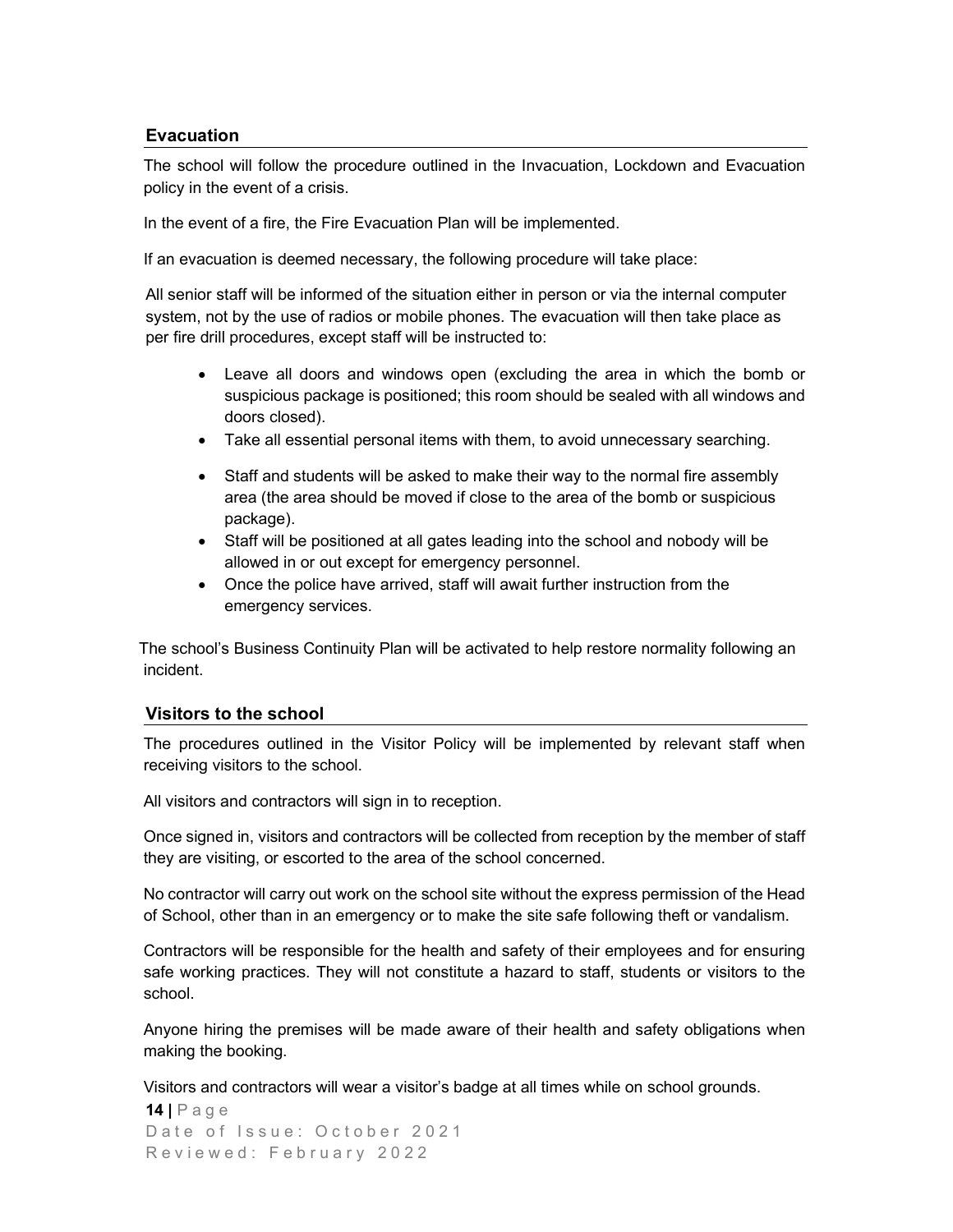Any cleaning contractors will wear an easily identifiable uniform or badge at all times.

 Staff members who encounter an unidentifiable visitor will enquire if they require assistance and direct them to the main office or off site.

 Staff members who encounter uncooperative visitors threatening violence, refusing to leave the site, or carrying out physical or verbal abuse will seek immediate help via a 999 phone call.

#### Personal protective equipment (PPE)

 PE means all equipment worn, or held, by staff or students which is designed to protect them from specified hazards.

 In line with the Personal Protective Equipment at Work Regulations 1992, the school will provide employees and students who are exposed to a hazard at the school, which cannot be controlled by other means, with PPE.

 Staff and students will use the PPE provided, and care for it according to the instructions and training given.

 Students will report any loss or defects to their class teacher, who will report it to the Head of School for repair.

 The PPE will fit the wearer properly. Where more than one item of PPE must be worn, they should be compatible and remain effective.

 PPE will not be worn if a hazard is caused by wearing it that is greater than the hazard it is intended to protect the wearer from.

 PPE includes workshop equipment, such as tool box tools, protective clothing, safety footwear and face masks, PE equipment, ICT equipment, photocopiers and other office equipment, lifting equipment and respiratory protective equipment.

 Clothing that is not specifically designed to preserve the health and safety of the wearer does not constitute as PPE, e.g. school uniform.

 Thorough risk assessments are carried out by the Head of School to determine the suitable PPE to be used for each hazard and these are reviewed on a timely basis.

 Staff and students can expect that any equipment they use is suitable for its intended use and is properly maintained.

 Staff will receive health and safety training in order to ensure they know how to properly use, maintain and store PPE, and how to detect and report faults.

 Equipment manuals are readily available and warning signs are clearly displayed in areas, and on equipment, where PPE is mandatory.

 The school understands its duty to cover the costs of purchase, cleaning and repair for all clothing that is: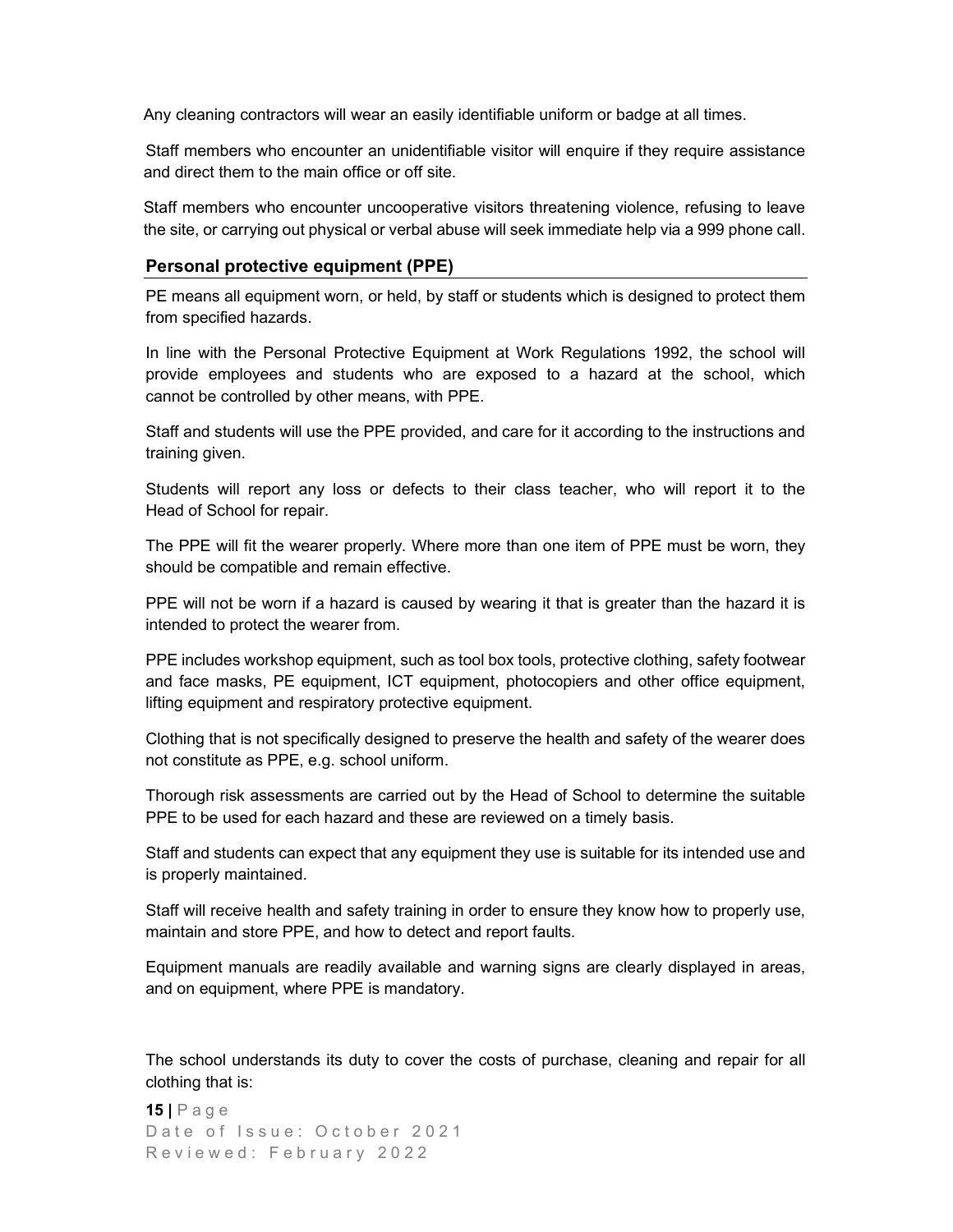• Protective clothing that staff require to fulfil their roles.

 In accordance with HM Revenue and Customs (HMRC), the school will pay any tax and national insurance on uniforms and PPE that are not exempt.

#### Maintaining equipment

 When not in use, PPE will be properly stored, kept clean, and in good repair. Inspectors, or a trained health and safety technician, will inspect the following equipment for health and safety issues annually:

- All electrical appliances
- All fixed outdoor gymnasium equipment
- Any workshop equipment, e.g. t-shirt printer
- All boiler cupboards

 It is the responsibility of the competent person to ensure new equipment meets the appropriate standards and conforms to all health and safety requirements.

Staff members are asked not to bring in their own appliances unless necessary; if they wish to, they must have approval from the head of school and ensure that the appliance is assessed and approved by EQL for use. Damaged, faulty or broken appliances are never brought in or used. Staff members take their appliances home at the end of the day.

Any portable electrical equipment will be visually inspected by the school caretaker and undergo PAT at intervals suitable for the type of equipment and its frequency of use.

The school has purchased a defibrilliator (AED) as part of its first aid equipment which is located in the school hallway. The AED is located within a 2 minute brisk walk or closer to all classrooms. The AED is inspected every month by the EQS.

A health and safety technician should be consulted as necessary.

#### Hazardous materials

The school will act in accordance with the school's COSHH Policy at all times.

 No chemicals or other hazardous materials will be used without the permission of the Head of School.

 The school will only purchase hazardous materials from a reputable source, making sure that the relevant material safety data sheet (MSDS) is provided by the retailer on delivery.

 The school will only order supplies of hazardous materials when existing stocks are no longer adequate, and in quantities that are no larger than necessary.

 The competent person is responsible for ensuring all products that may be hazardous to health are risk assessed before being used, taking into account the advice on the relevant MSDS or Hazard – the latter is provided from CLEAPPS, recognised by Ofsted and HSE as a definitive basis for undertaking practical work safely.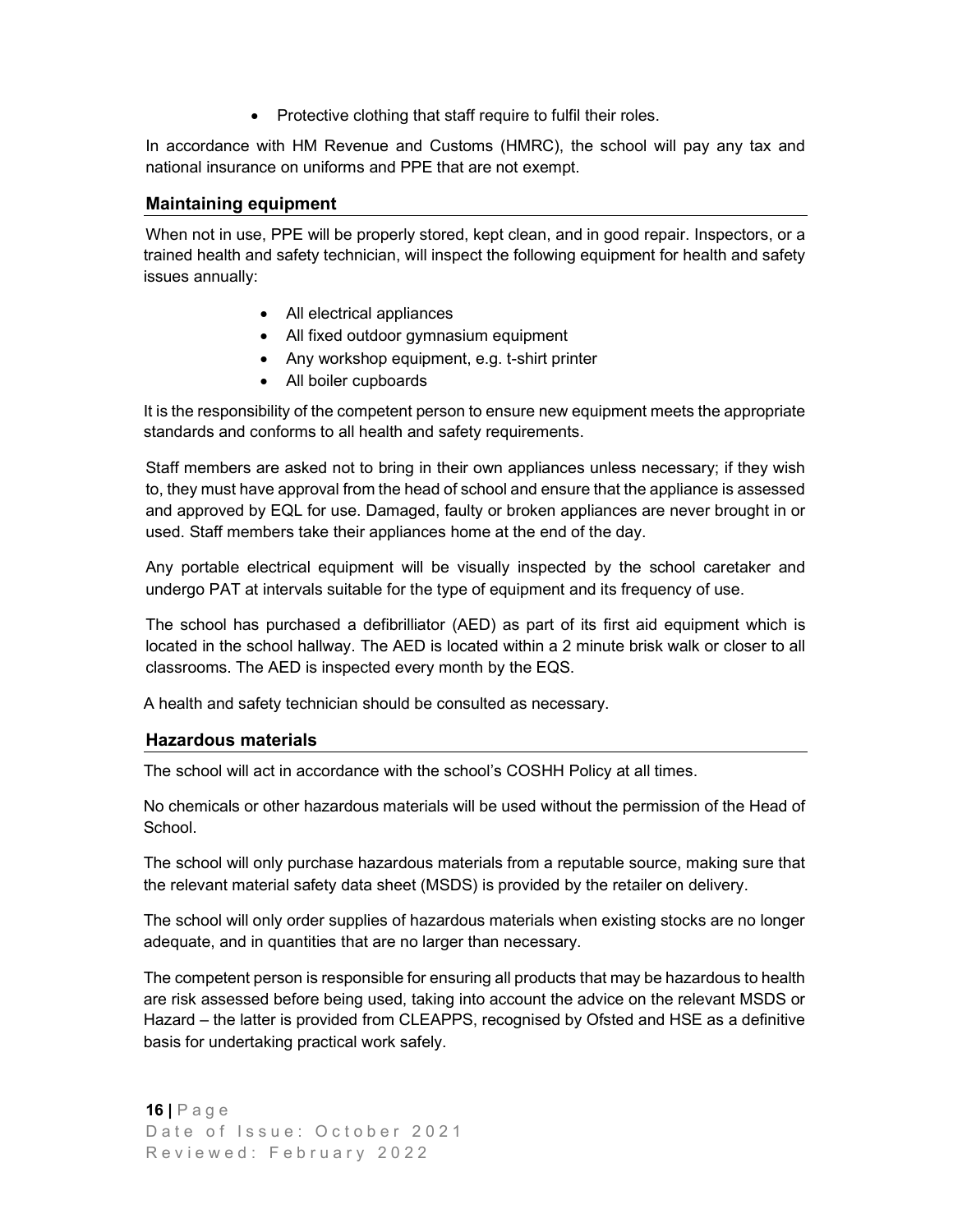The Head of School in liaison with the competent person will ensure that the relevant control measures and appropriate guidelines are put in place to manage the risks identified in risk assessments.

 Control measures will be checked and reviewed by the Head of School on a termly basis to ensure continued effectiveness, even when they are known to be reliable.

 All equipment, materials and chemicals will be held in appropriate containers and areas conforming to health and safety regulations.

Hazardous substances will be labelled with the correct hazard sign and contents label.

 Storage life will be considered by teachers. All COSHH and ionising radiations regulations will be adhered to.

 Low-toxic products, such as corrective fluid and aerosol paints, will be stored securely and only used under supervision in a well-ventilated area.

 No staff member or student should ever be put at risk through exposure to any hazardous substance used in our practical curriculum.

 No potentially hazardous materials will be used in lessons without the approval of the Head of School.

The Head of School will ensure staff are appropriately trained to use hazardous materials.

 Where a substance has a workplace exposure limit, control measures will ensure that exposure is below the limit.

 The caretaker will keep an up-to-date inventory of all the hazardous chemicals and materials held at the school.

 A termly audit of hazardous materials will be undertaken by the caretaker with routine surveillance to ensure that they remain safe to store. Unwanted or surplus chemicals and materials, including those that have become unsafe, will be disposed of by a registered waste carrier, in accordance with school procedures.

#### Medicine and drugs

 The school's First Aid, Home Remedies and Medication Policy will be read, understood and adhered to at all times.

The school will obtain notification from parents and carers regarding any medication that students are required to take whilst in school.

Only trained staff will administer medication.

Staff will receive specialist training in supporting students with specific medical conditions.

The school's First Aid, Home Remedies and Medication Policy will be followed at all times.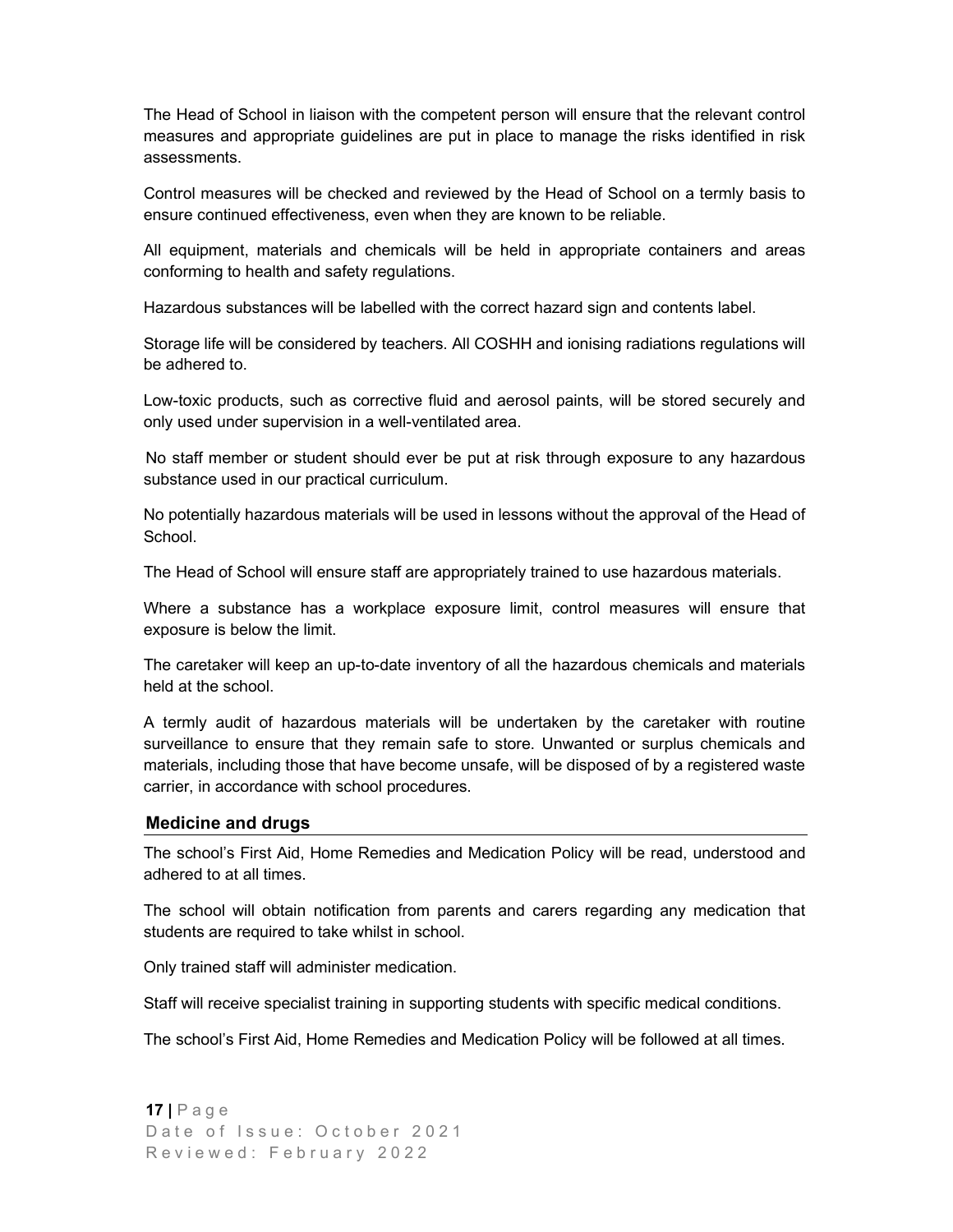A record will be kept of any medication that students take – this will be checked prior to administering any non-prescription medication.

## **Smoking**

The school is a non-smoking premises and no smoking will be permitted on the grounds.

The school's Smoking and Alcohol Policy will be read, understood and adhered to by all staff.

## Housekeeping and cleanliness

 All cleaning will be monitored by the Lead Teaching Assistant. The standard required will be clear and responsibility will be upon each Teaching Assistant to ensure the area allocated to them is kept clean and tidy.

Special consideration will be given to hygiene areas.

Waste collection services will be monitored by the caretaker.

Special consideration will be given to the disposal of clinical waste.

 The Head of School is responsible for ensuring that the school is at a safe temperature for staff and students to work in. The school will adhere to the provisions as outlined in The Education (School Premises) Regulations 1999, which state:

| Areas                                                                                                                                                                                  | Temperature    |
|----------------------------------------------------------------------------------------------------------------------------------------------------------------------------------------|----------------|
| Where there is a below-normal level of physical<br>activity due to ill health or a physical<br>disability, e.g. medical room; however, this<br>does not include sleeping accommodation | $21^{\circ}$ C |
| Where there is a normal level of physical activity<br>associated with teaching, private study or<br>examinations                                                                       | $18^{\circ}$ C |
| Where there is a high level of physical activity,<br>e.g. PE sports halls, washrooms, sleeping<br>accommodation and circulation spaces                                                 | $15^{\circ}$ C |

## Infection control

The school actively prevents the spread of infection through the following measures:

- Routine immunisation
- Maintaining high standards of personal hygiene and practice
- Maintaining a clean environment

The school employs good hygiene practices in the following ways:

```
18 | P a g e 
Date of Issue: October 2021
Reviewed: February 2022
```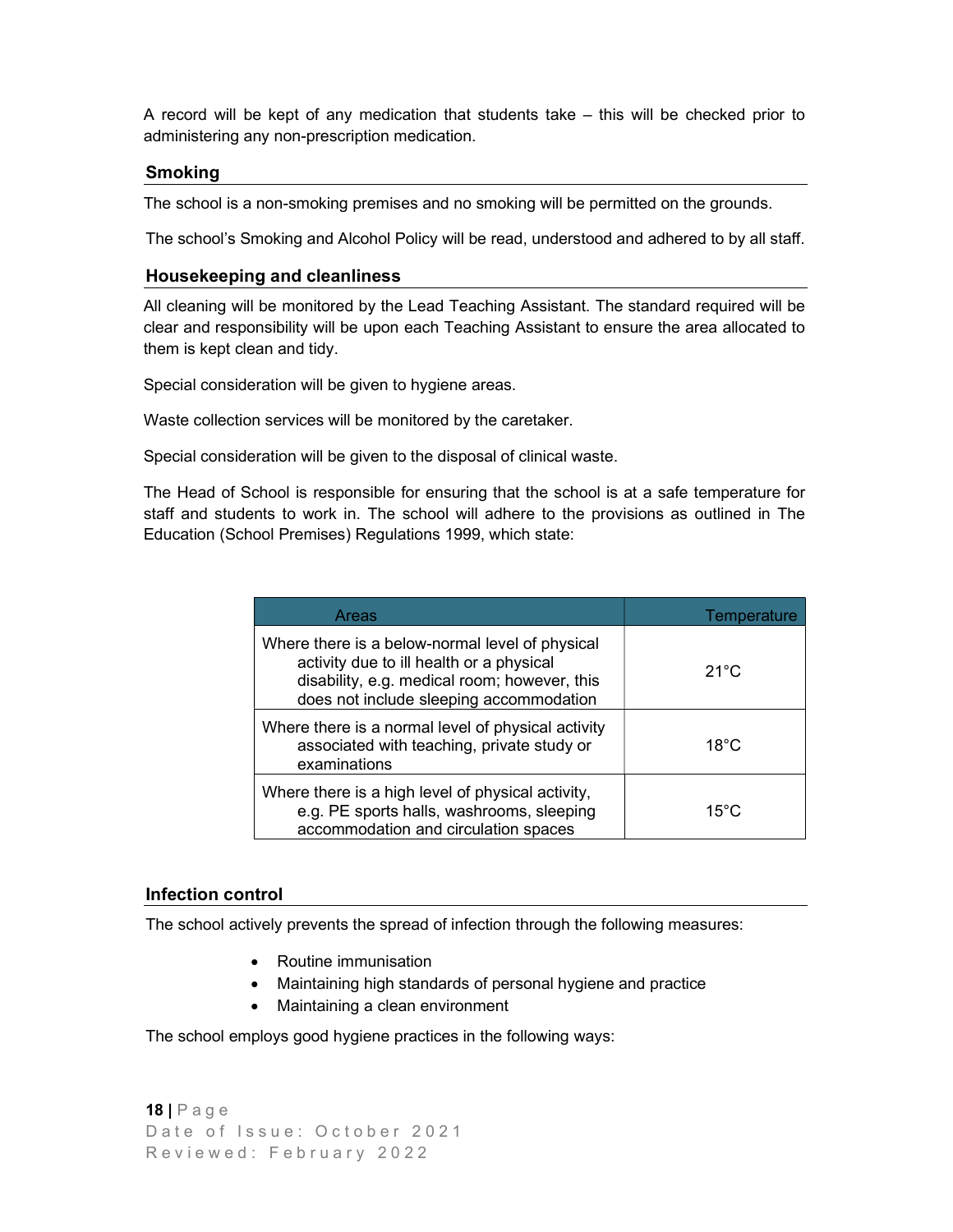- Displaying posters throughout the school, encouraging all students, staff members and visitors to wash their hands after using the toilet, before eating or handling food, after touching animals, and following any other actions that increase the risk of the spread of infection, such as coughing or sneezing
- Ensuring there is sufficient liquid soap, warm water and paper towels available for everyone to wash their hands throughout the school
- Employing cleaners once per week to carry out thorough and frequent cleaning that follows national guidance
- Providing PPE where necessary
- Immediately cleaning any spillages of bodily fluids with a combination of detergent and disinfectant, and always wearing PPE
- Washing all laundry in a separate dedicated facility and washing any soiled linens separately
- Hygienically bagging any students' soiled clothing to go home and never rinsing it by hand
- Providing a secure sharps bin, out of reach of students, for the disposal of sharps when required
- Discouraging students, staff members and visitors from touching any stray animals that may come onto the school premises

 Staff and students displaying signs of infection, such as rashes, vomiting, diarrhoea, etc., will be sent home and recommended to see a doctor.

 The school keeps up-to-date with national and local immunisation scheduling and advice. All students' immunisation status is checked at school entry and at the time of any vaccination.

The school encourages parents to have their children immunised.

All cuts and abrasions will be covered with waterproof dressings.

 The school will ensure that arrangements are in place to minimise any student health risks, e.g. flu, by ensuring hygiene standards are maintained and students and staff are not permitted in school if they are unwell.

## Risk assessment

The Head of School has overall responsibility for ensuring potential hazards are identified and

 risk assessments are completed for all areas in the school. The competent person will be consulted when risk assessments are being carried out.

Termly assessments of high-risks areas, such as bathrooms, will be undertaken.

Annual risk assessments will be conducted for all other areas of the school.

Risk assessments will consider the needs of staff, students, visitors and contractors.

 Risk assessments will identify all defects and potential risks along with the necessary solutions or control measures.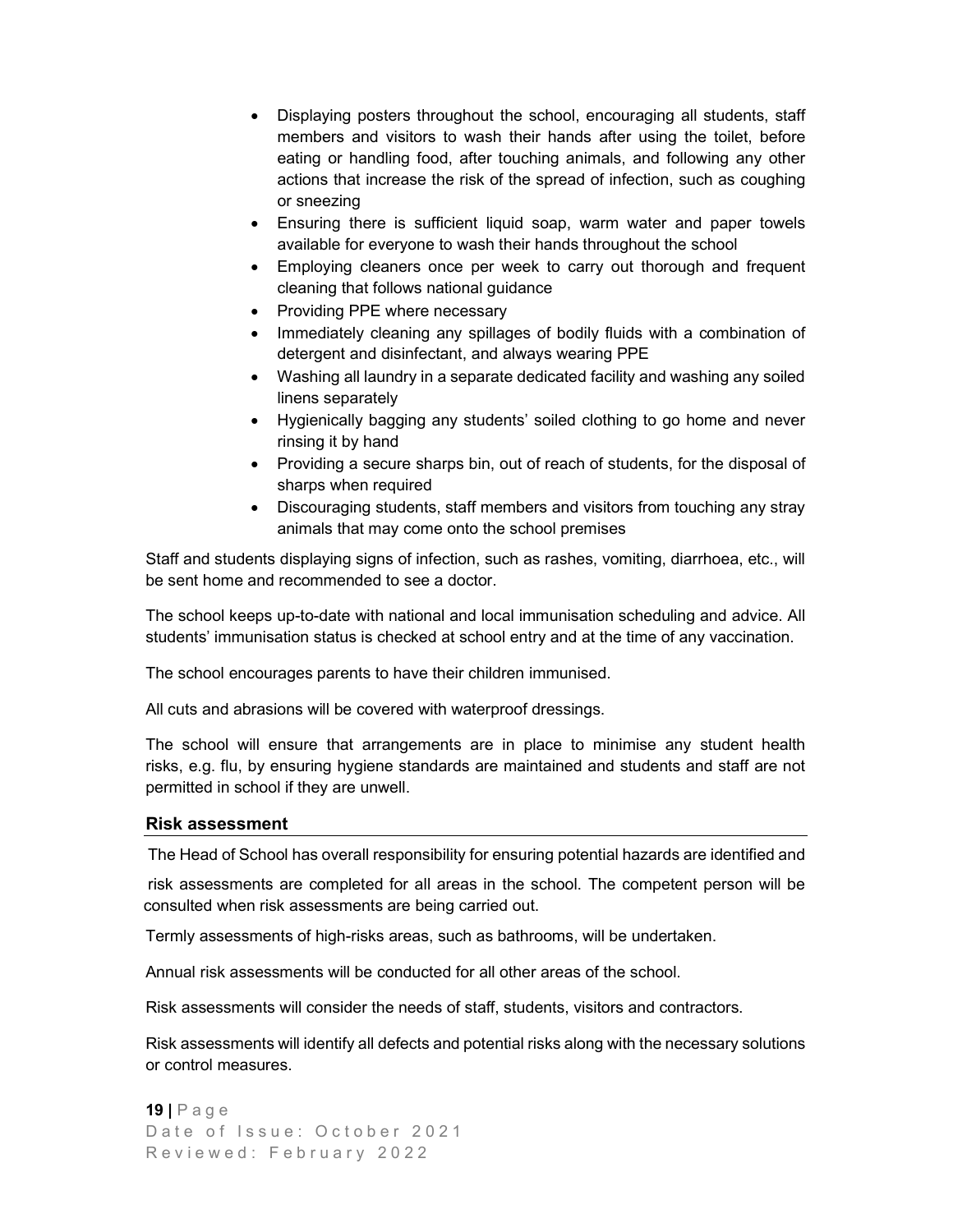Risk assessments will be reviewed if:

- There is any reason to suspect that they are no longer valid.
- There has been a significant change in related matters.

 The school will record any significant findings of any risk assessments, including the following:

- The identified hazards
- How people might be harmed by them
- What the school has implemented to control the risk

 A designated staff member will ensure risk assessments are completed by staff leading day trips or residential stays.

 A Risk Assessment Policy will be developed as per The Education (Independent School Standards) Regulations 2014.

## Slips and trips

 In line with HSE guidance, control measures are in place to effectively control slip and trip risks. The school utilises the following procedure:

- Identify the hazards risk factors considered include:
	- Environmental (floor, steps, slopes, etc.)
	- Contamination (water, food, litter, etc.)
	- Organisational (task, safety, culture, etc.)
	- Footwear
- Individual factors (rain, supervision, pedestrian behaviour, etc.)
- Decide who might be harmed and how
- Consider the risks and decide if existing precautions are sufficient, or if further measures need to be introduced
- Record the findings
- Review the assessment regularly and revise if necessary

#### Security and theft

Policy and procedures to reduce security risks are addressed in the School Security policy.

 Money will be held in a cash tin in a locked cupboard and sent back to head office on a weekly basis to ensure large amounts are not held on-site.

 Money will be counted in an appropriate location, such as the school office, and staff should not be placed at risk of robbery.

```
20 | P a g e 
Date of Issue: October 2021
Reviewed: February 2022
```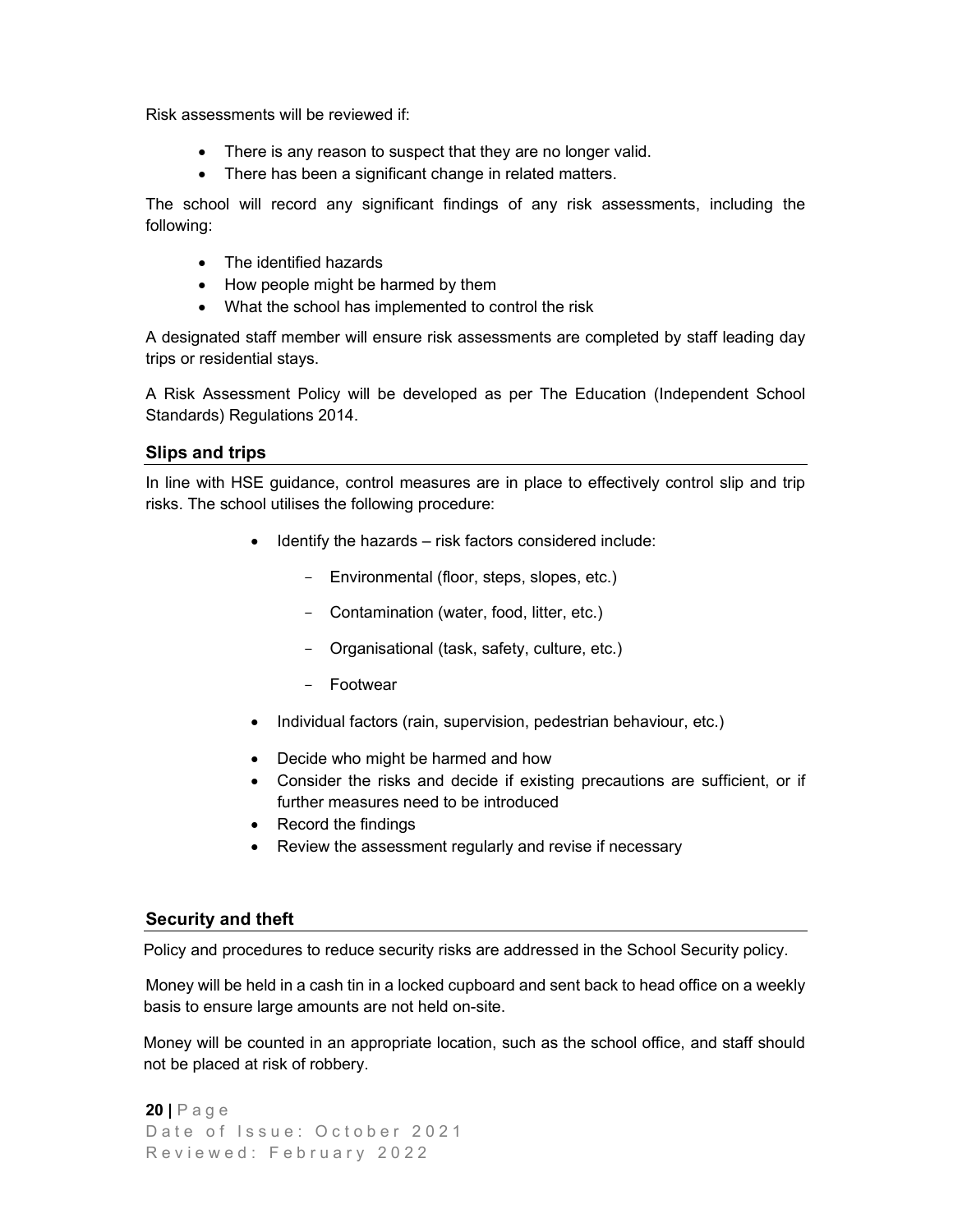Staff and students are responsible for their personal belongings and the school accepts no responsibility for loss or damage.

 Thefts may be reported to the police and staff members are expected to assist police with their investigation.

 All members of staff are expected to take reasonable measures to ensure the security of school equipment being used.

Missing or believed stolen equipment will be reported immediately to a senior staff member.

The school will install access control and security measures to ensure the safety of the school, e.g. door security access control, security glazing on windows, security stops on windows.

The school will ban individuals from the premises if they pose a risk to any member of the school community.

The school will consider any risks that are posed by their local context, e.g. recent arson attacks.

#### Severe weather

 The Head of School, in liaison with the Chief Executive Officer, makes a decision on school closure on the grounds of health and safety.

The school will act in accordance with the Adverse Weather Policy at all times.

#### Safe use of minibuses

 Health and safety policy and procedures concerning school minibuses are contained in the school's Transporting Children Policy.

 The school administrator is responsible for arranging the annual maintenance of the minibus, including MOTs and road tax.

 The driver will have a current license, be aged 25 years or over and hold a full licence in Group D or passenger carrying vehicles.

 Drivers will complete the relevant form from the school office and supply a photocopy of their driving licence.

 Internal damage to the minibus is the responsibility of the individual using the minibus. The school will decide who is responsible for covering the cost of any repairs.

The minibus will carry strictly one person per seat and seat belts will be worn at all times.

Fines accrued will be paid by the driver at the time the offence was committed.

 Starting and closing mileage, along with the reason for the trip and the driver's name will be recorded in the vehicle book located in the minibus.

#### Other School Transport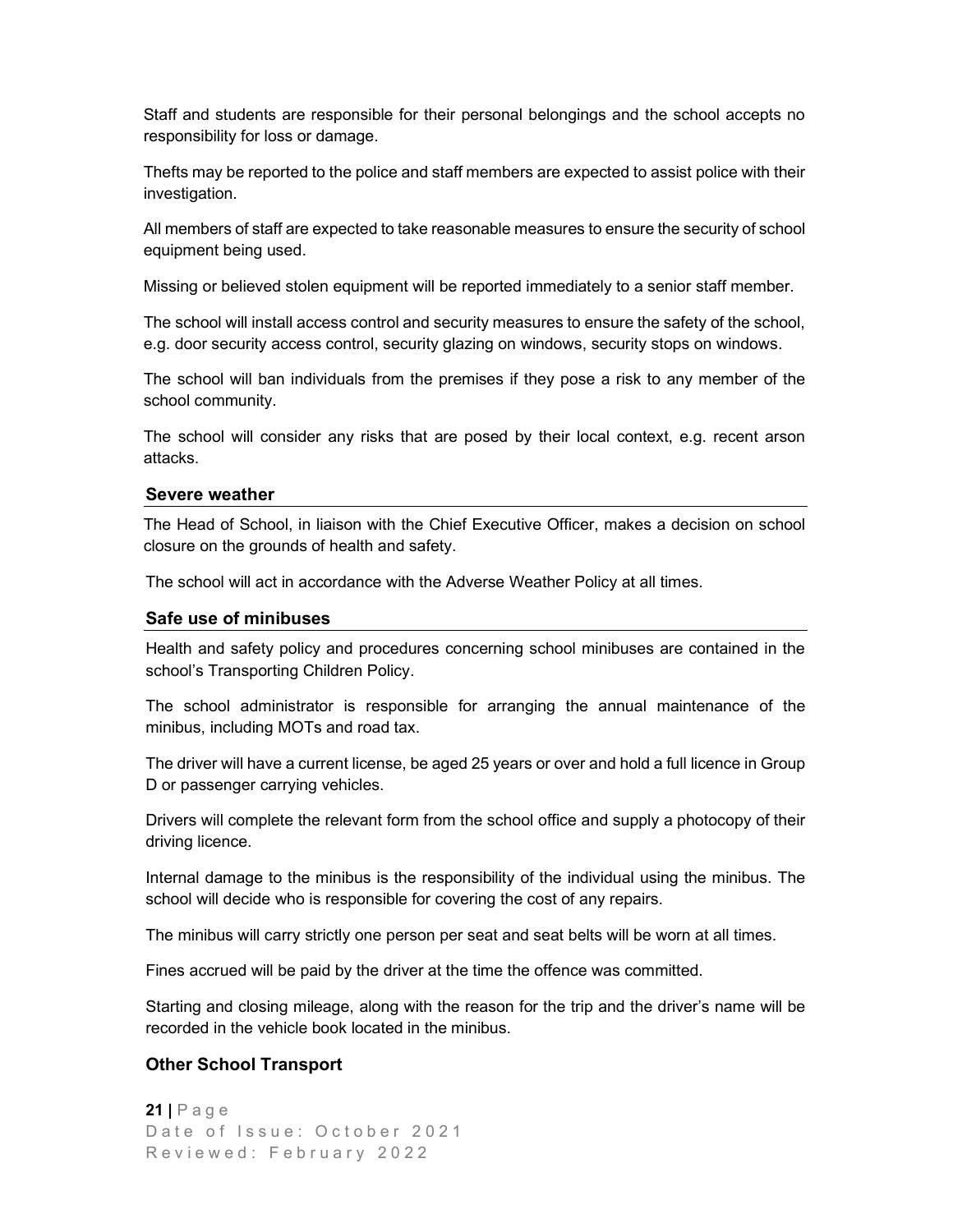Car drivers must ensure that all passengers are wearing seatbelts before setting off on each journey in a company vehicle.

 The administrator has the responsibility of checking all driving licenses and insurance documents on an annual basis. It is each driver's responsibility to notify the school if they are involved in any traffic violations which result in "points" being added to their licence. This means their eligibility to drive hire vehicles may be reviewed.

 Risk assessments are carried out by staff and approved by a Senior Member of staff prior to any visits taking place. All school car vehicles undergo 6 monthly safety checks together with the annual MOT, if applicable.

Staff follow guidance laid down in the School Vehicle Use Policy.

 Most day students are transported to and from Ash Meadow school in taxis arranged by school staff and Local Authorities. Any complaints from students concerning either driver behaviour or the way they drive is reported to the school transport provider immediately.

 Most residential students are transported to and from Ash Meadow school in the school minibus or in a company vehicle ln some students may walk to school who live at The Grange.

# School trips and visits

 Health and safety policy and procedures concerning school trips and visits, including trips abroad, are contained in the school's Educational Visits Policy.

## Playground Safety

 All students are always monitored and supervised when using the school grounds and play equipment. The equipment is checked for safety each week by the Maintenance team.

## Manual Handling

 Manual handling can prove hazardous when it has the potential to cause a musculoskeletal disorder. This can be due to repetition of the action, the force and/or posture involved in the completion of a handling task, and/or a person's ability to hold/grasp the particular item in a safe and balanced manner.

 In order to manage these risks, we have adopted policies and procedures. Further information concerning the safe management of manual handling can be found in the Manual Handling Policy.

## Working at heights

 Policy and procedures concerning employees working at heights are addressed in the Working at Heights Policy.

 Staff members are required to sign statements confirming that they have received, read and understood the policy, prior to being allowed to work at heights.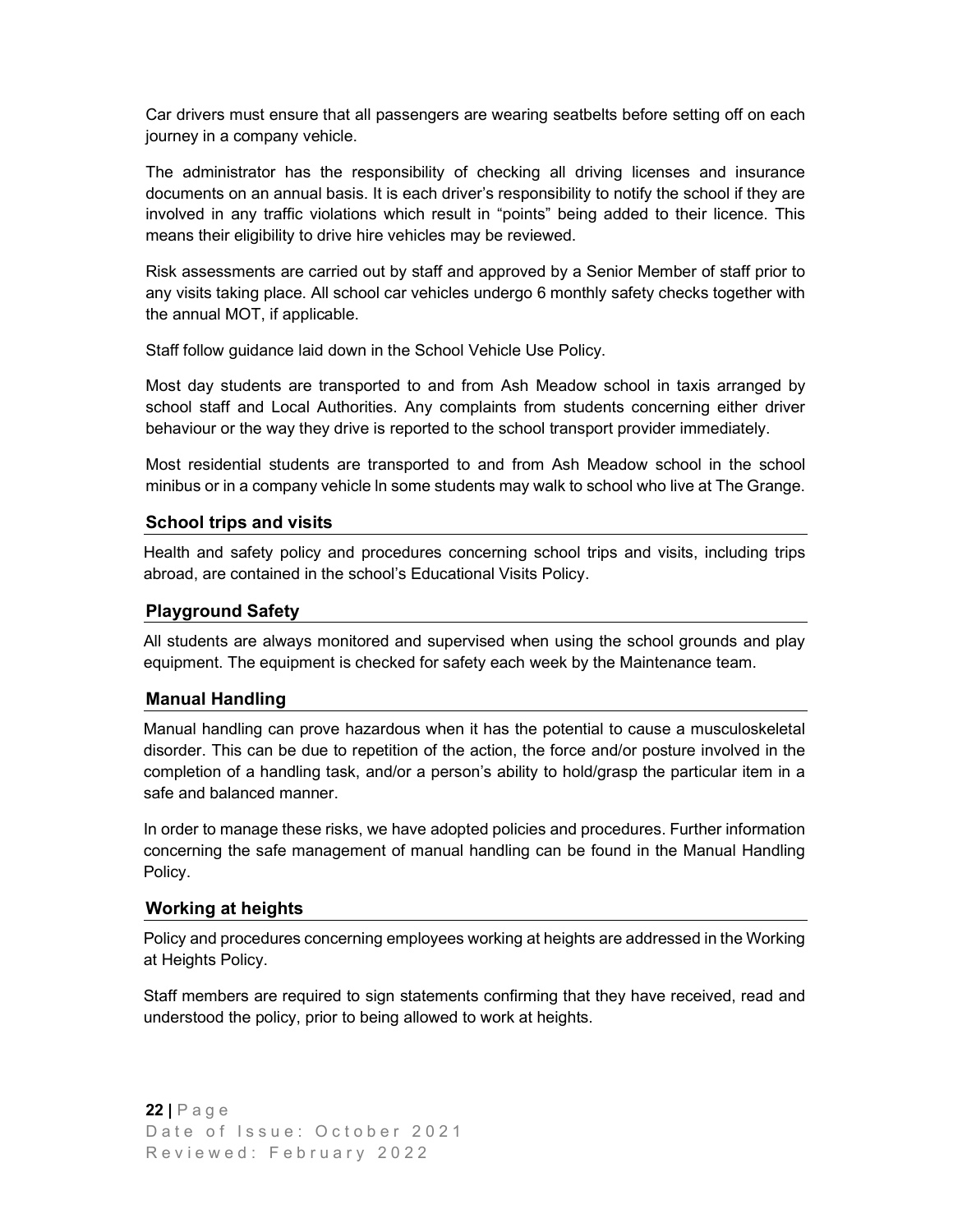# Lone working

 Policy and procedures concerning employees' lone working are addressed in the Lone Working Policy.

 Staff members are required to sign statements confirming that they have received, read and understood the relevant policy/policies, prior to being allowed to undertake lone working.

## Workplace health and safety: stress management

 Staff will be aware of the symptoms of stress, including sleeping problems, dietary problems, mood swings, feeling lethargic, fatigue, emotional problems, chest pains and elevated heart rate, lack of focus, inability to concentrate and increased sweating. Staff members who suffer from any of these symptoms are advised to consult their GP as soon as possible.

## Workplace health and safety: display equipment

 Display screen assessments will be carried out by the Head of School for teaching staff and administrative staff who regularly use laptops or desktops computers.

## Monitoring and review

 The effectiveness of this policy will be monitored continually by the Head of School. Any necessary amendments may be made immediately.

 The next scheduled review date for this policy is September 2022. The school will establish a monitoring system that is backed up by performance measures and this will be reviewed following an incident.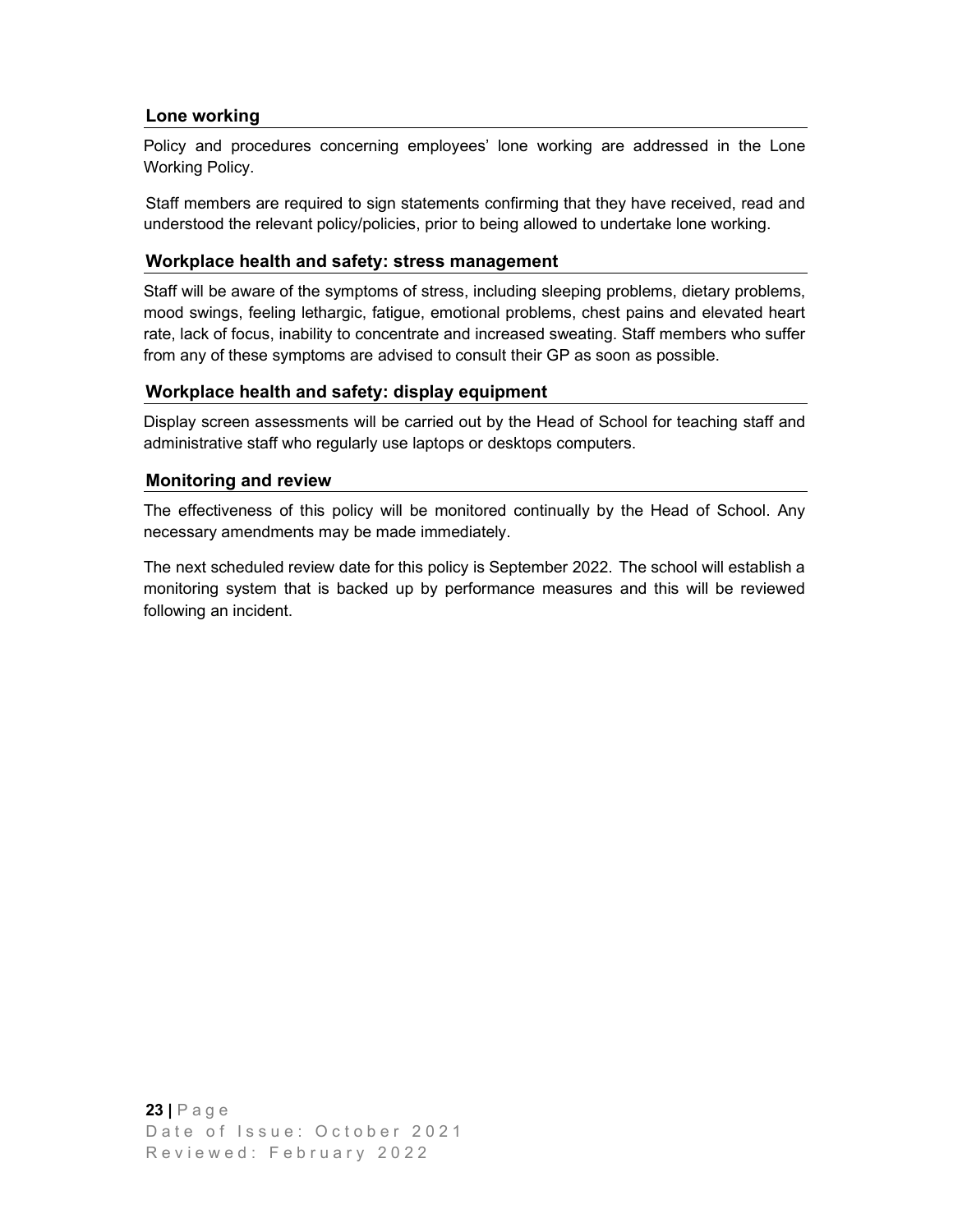# Classroom Checklist

Please note, this is not an exhaustive list and you should identify any other hazards associated with the daily use of the classroom in additional tables, including any further actions needed. If necessary, discuss your concerns with a senior leader in your school.

|                         | Questions you should ask concerning<br>your classroom environment:                                              | Yes/No: | <b>Further action</b><br>required: |
|-------------------------|-----------------------------------------------------------------------------------------------------------------|---------|------------------------------------|
|                         | Is the internal flooring in good condition?                                                                     |         |                                    |
|                         | Are there any changes in floor level or type<br>of flooring that need to be highlighted?                        |         |                                    |
|                         | Are gangways between desks kept clear?                                                                          |         |                                    |
| <b>Movement</b>         | Are trailing electrical leads/cables prevented<br>wherever possible?                                            |         |                                    |
| around the<br>classroom | Is lighting bright enough to allow safe access<br>and exit?                                                     |         |                                    |
| (slips and<br>trips)    | Are procedures in place to deal with<br>spillages, e.g. water and blood from cuts?                              |         |                                    |
|                         | For stand-alone classrooms:                                                                                     |         |                                    |
|                         | access<br>steps or ramps<br>properly<br>Are<br>maintained?                                                      |         |                                    |
|                         | Are access stairs or ramps provided with<br>handrails?                                                          |         |                                    |
| Work at                 | Do you have an 'elephant-foot' step-stool or<br>stepladder<br>available<br>for<br>where<br>use<br>necessary?    |         |                                    |
| height<br>(falls)       | Is a window-opener provided for opening<br>high-level windows?                                                  |         |                                    |
|                         | Are permanent fixtures in good condition and<br>securely fastened, e.g. cupboards, display<br>boards, shelving? |         |                                    |
| <b>Furniture</b><br>and | Is furniture in good repair and suitable for the<br>size of the user, whether adult or child?                   |         |                                    |
| fixtures                | Is portable equipment stable, e.g. a TV<br>placed on a suitable trolley?                                        |         |                                    |
|                         | Where window restrictors are fitted to upper-<br>floor windows, are they in good working<br>order?              |         |                                    |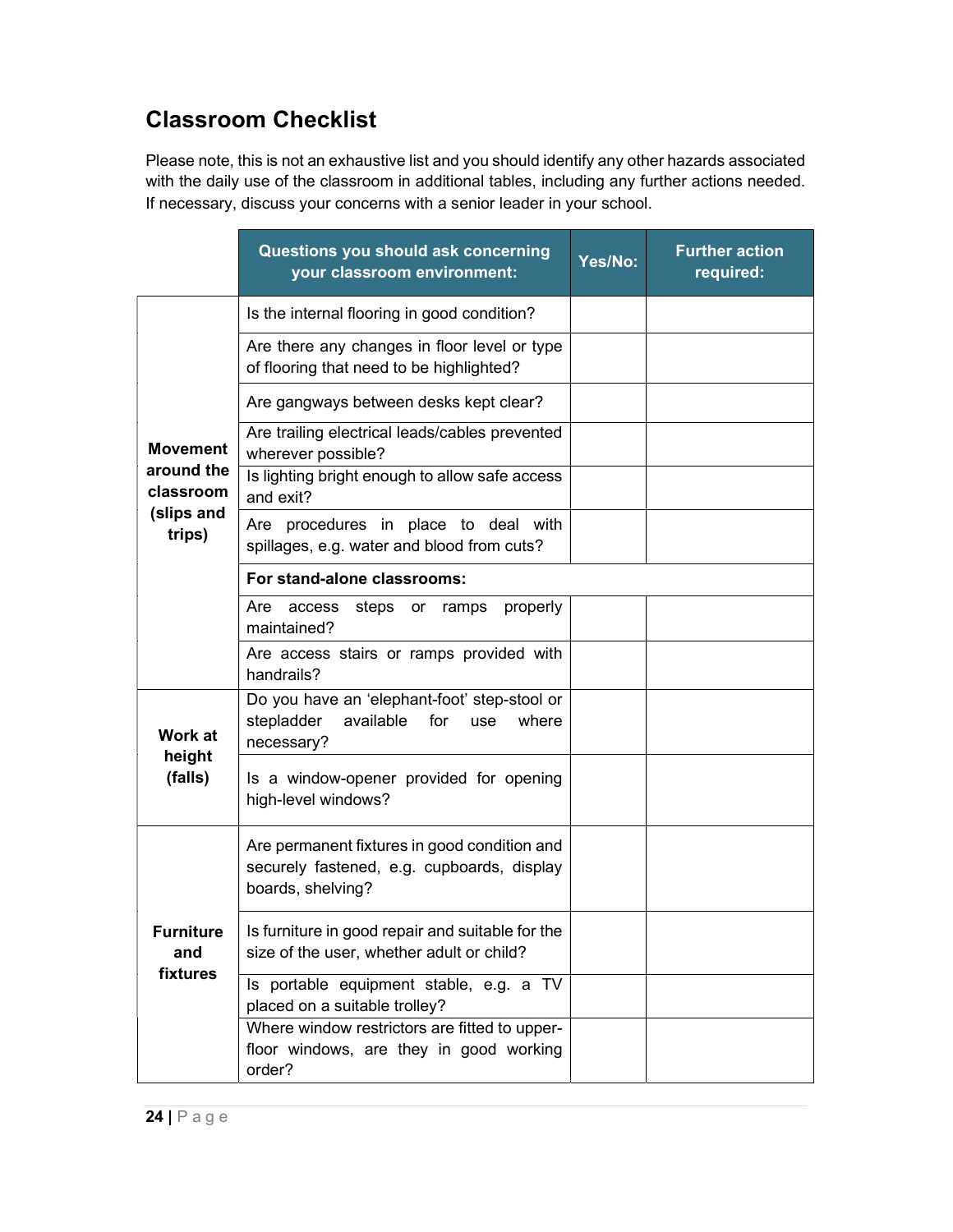|                                 | hot surfaces, such as radiators,<br>Are<br>protected where necessary to prevent the<br>risk of burns to vulnerable young people?                                                                                 |  |
|---------------------------------|------------------------------------------------------------------------------------------------------------------------------------------------------------------------------------------------------------------|--|
| <b>Manual</b><br>handling       | Have trolleys been provided for moving<br>heavy objects, e.g. computers?                                                                                                                                         |  |
| <b>Computers</b><br>and similar | If you use computers as part of your job, has<br>a workstation assessment been completed?                                                                                                                        |  |
| equipment                       | Have students been advised about good<br>practice when using computers?                                                                                                                                          |  |
|                                 | Are fixed electrical switches and plug<br>sockets in good repair?                                                                                                                                                |  |
| <b>Electrical</b>               | Are all plugs and cables in good repair?                                                                                                                                                                         |  |
| equipment<br>and<br>services    | Has portable electrical equipment, e.g.<br>laminators, been visually checked and tested<br>at suitable intervals to ensure that they are<br>safe to use? (There may be a sticker to show<br>it has been tested.) |  |
|                                 | Has any damaged electrical equipment been<br>taken out of service or replaced?                                                                                                                                   |  |
| <b>Asbestos</b>                 | If the school contains asbestos, have details<br>of the location and its condition in the<br>classroom been provided and explained to<br>you?                                                                    |  |
|                                 | Have you been provided with guidance on<br>securing pieces of work to walls/ceilings that<br>may contain asbestos?                                                                                               |  |
|                                 | If there are fire exit doors in the classroom,<br>are they unobstructed, unlocked and easy to<br>open from the inside?                                                                                           |  |
| <b>Fire</b>                     | Is fire-fighting equipment in place in the<br>classroom?                                                                                                                                                         |  |
|                                 | Are fire evacuation procedures clearly<br>displayed?                                                                                                                                                             |  |
|                                 | Are you aware of the evacuation drill,<br>including arrangements for any vulnerable<br>adults or children?                                                                                                       |  |